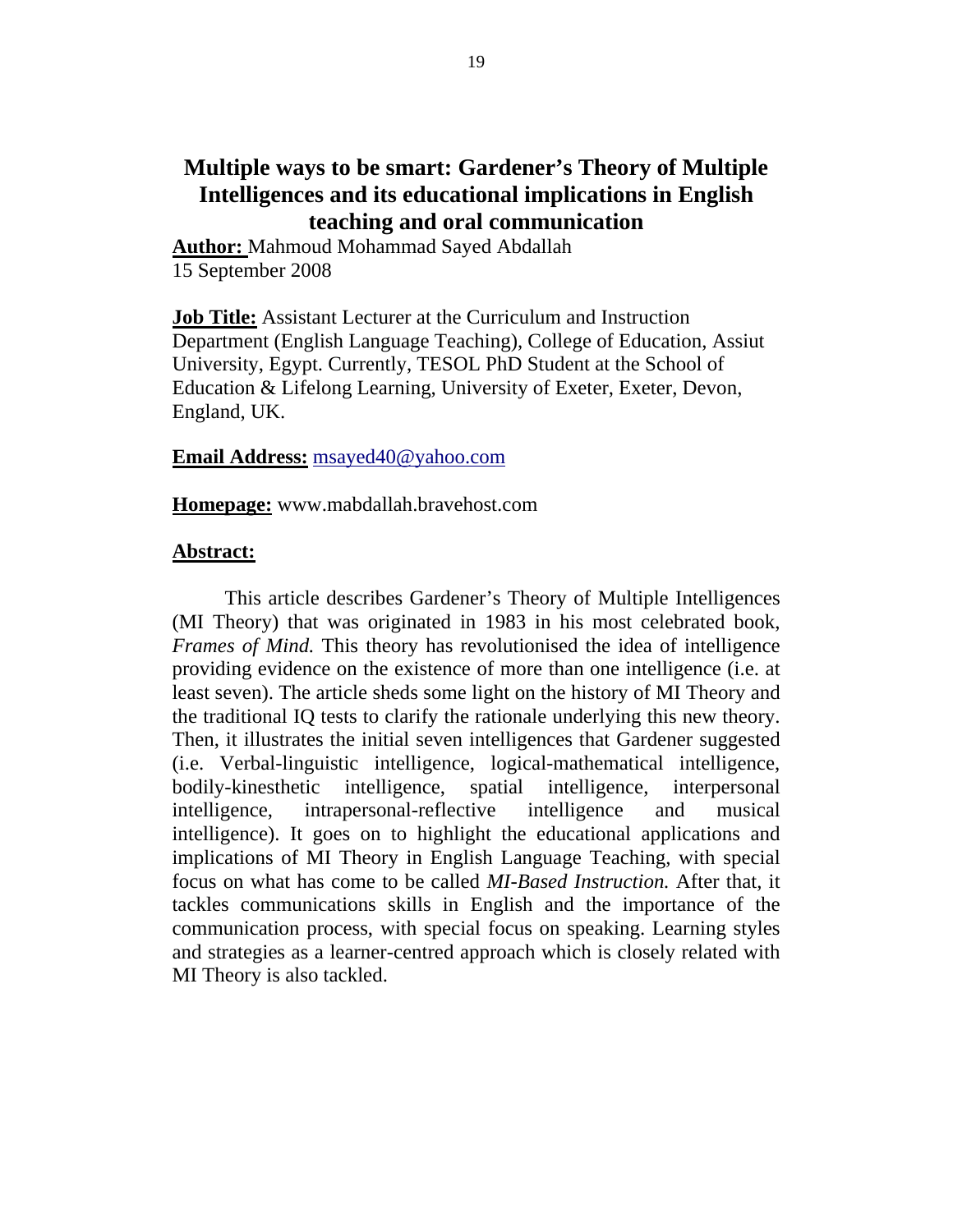## **Introduction:**

There has been a significant shift in the history of education: a shift from the traditional teacher-centered approaches to learner-centered ones. For so long time, educators and principals had been so much concerned with implanting knowledge in a uniform way and giving students some previously-prepared courses. This led to creating stereotypes of students. Those students have been the victims of a traditional way of instruction that addressed all the students in the same way.

With the appearance of 'humanism' in the sixties, new ideas in teaching came to the scene. These ideas were the direct result of the new outlook of the student. *" The conventional, authoritative teacher-centered instruction has given way to the learner-centered mode of instruction. Educators started paying attention to the impact that learners' affective factors may bring in the process of learning"* ( Lin, 2000 ).

Educators and psychologists began to view education according to another perspective; they highlighted the necessity for caring for the learners' individual differences and learning styles because they represent the foundation upon which instructors should build their instructional methods. Gardner suggests that the challenge of this millennium is whether we can make these differences central to teaching and learning or whether we will instead continue to treat everyone in a uniform way. Gardner proposes 'individually configured education'-an education that takes individual differences seriously and craft practices that serve different kinds of minds equally well (Berman, 2001:5).

To teach effectively does not mean just to present the content in a skilful way. There are many other factors involved in the teachinglearning process. Teaching is not something that is completely performed by the teacher, who is supposed to be the active side all the time, and directed to the students, who are considered the passive side. The students are never passive , anyway, because they handle the information they receive:

"Effective teaching requires a thorough understanding of the learning process, characteristics of students at different stages of development, individual differences, factors that influence motivation, and procedures for maintaining orderly classrooms. Teachers rely on this background when they make decisions about what they will teach, which points they will emphasize, and how they will present content to their students" (Eggen & Kauchak, 1994:545 ).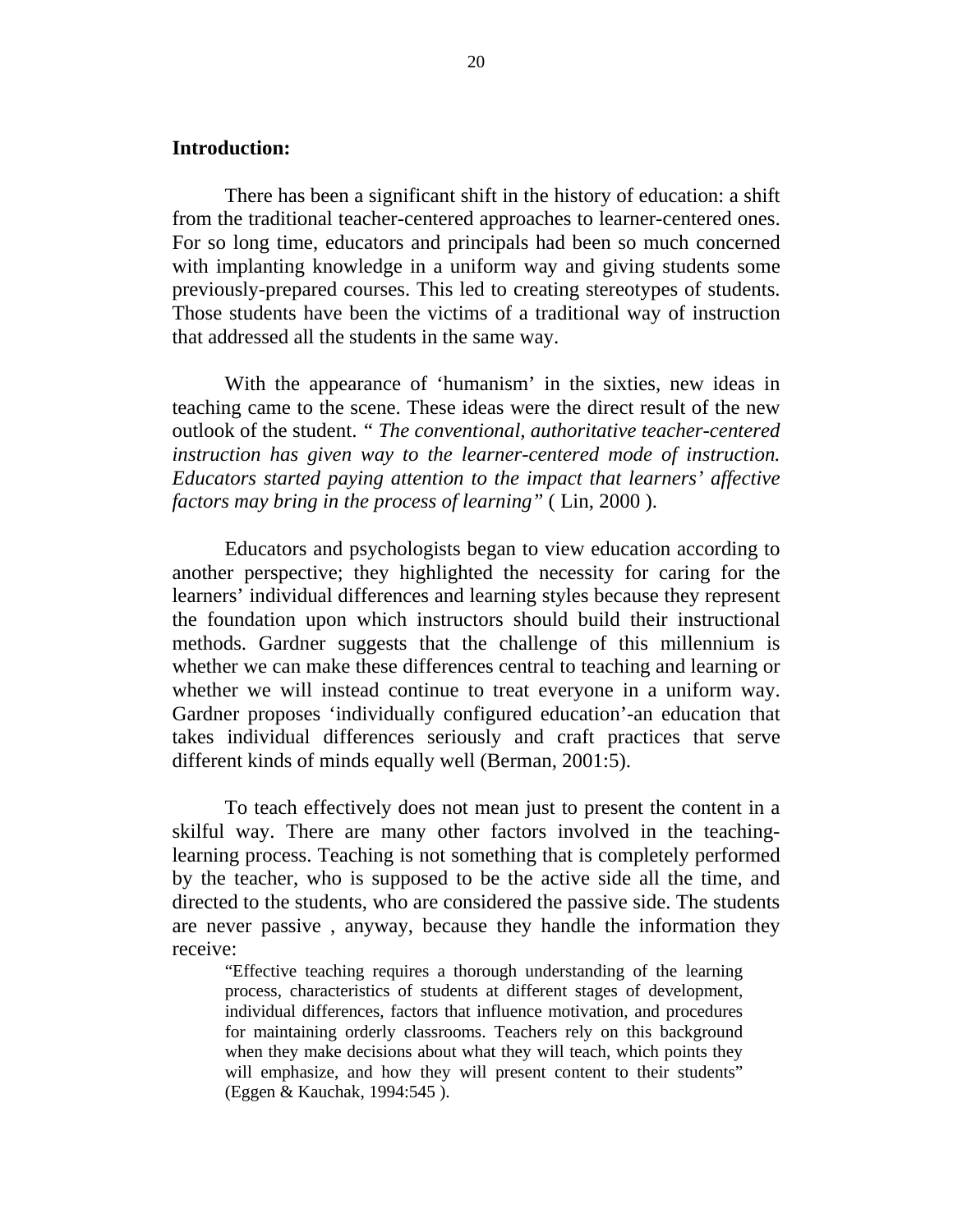#### **Multiple Intelligences Theory:**

Since Multiple Intelligences (MI) Theory is a relatively new term for many people, the researcher devotes this section to shed some light on the theory. The theory will be tackled according to these angles: The new concept of intellect; history of MI Theory; main principles of MI Theory; the multiple intelligences. Multiple Intelligences Theory has come as a reaction to the classical outlook upon the human intelligence; it is a revolutionary theory which came at the same time when many theories appeared so as to explain the human intellectual abilities. *"Multiple Intelligences (MI) Theory offers a revolutionary, multi-faceted model of human intelligence. Gardner (1983) claimed that intelligence cannot be characterized by a single quantifiable test score and consists of several discrete abilities"* (Campbell, 2000).

There have been two main theories which appeared in the  $20<sup>th</sup>$ century and which were an attempt to interpret human differences and to design educational models around these differences: Learning Styles Theory which has its roots in the psychoanalytical community and Multiple Intelligences Theory which is the fruit of cognitive science (Silver, et al., 1997:22).

Multiple Intelligences Theory was first proposed by Howard Gardner, a professor of cognition and education at Harvard University, in his most celebrated book, *Frames of Mind,* in 1983. He regarded it "as a pluralistic view of mind which recognizes many different and discrete facets of cognition and acknowledges that people have different cognitive strengths and contrasting cognitive styles (Cahill, 1999:2). Since then, educators have become so interested to apply this theory as a means through which they can improve teaching and learning in a multiplicity of ways. The theory represents a new orientation towards the nature of intelligences (Goodnough, 2000).

In designing his theory, Gardner opposes the traditional view of the intellect stating that his theory is a new outlook of the human intelligence. He considers the intelligences as a new definition of the human nature. Throughout the history of humanity, many philosophers and scientists have defined the human nature in many different ways. Their definitions have relied on their own perspectives or points of view. Gardner (1999:44) states that Socrates looked upon man as a rational and sophisticated animal, while Freud saw him as an irrational being. Gardner describes man as an organism who possesses a basic set of intelligences.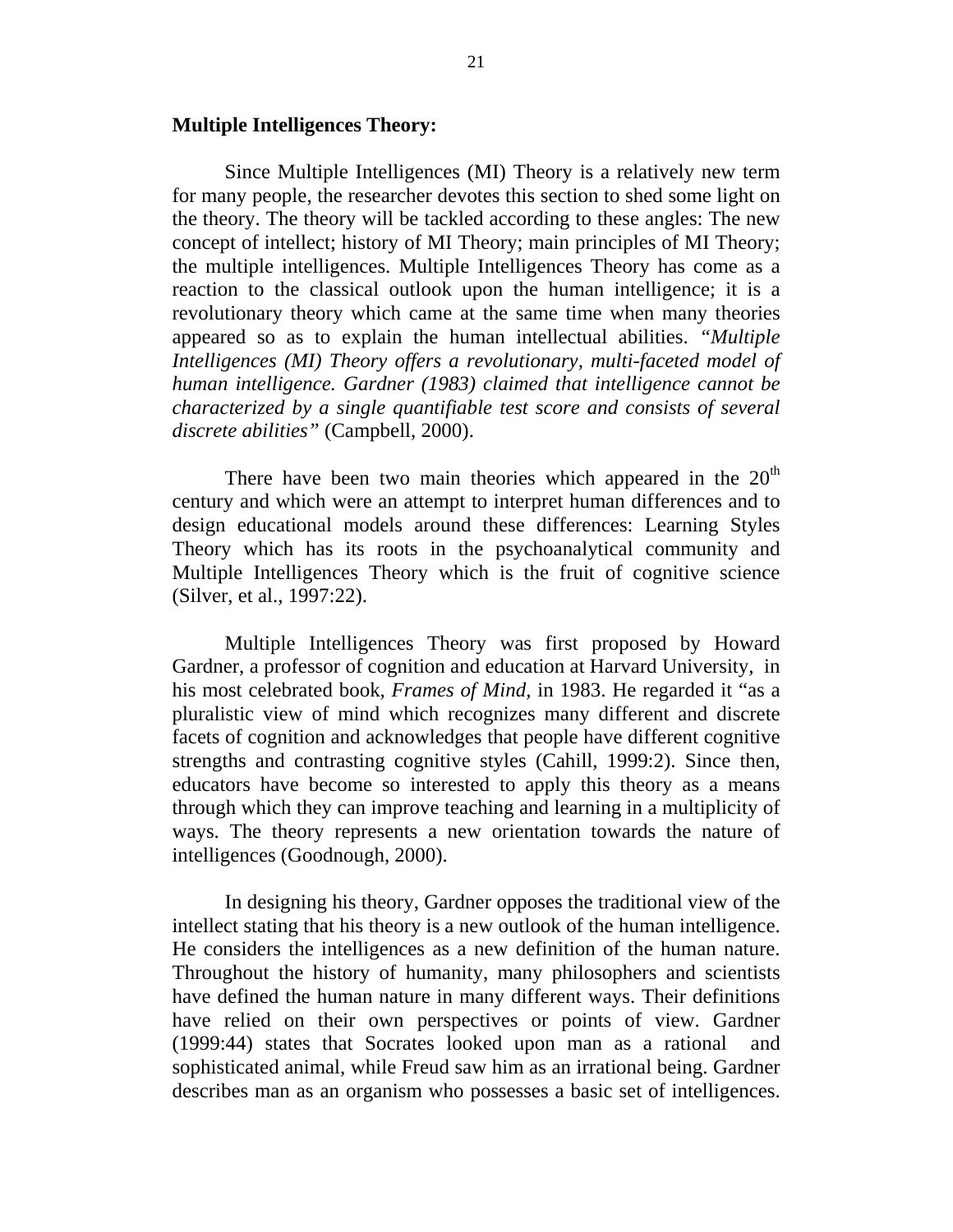Thus he looks upon human beings in the light of a group of intelligences that they are supposed to have

### *1-A New Concept of Intelligence:*

Traditionally, psychologists have looked upon intelligence as a linear concept that can be simply measured by IQ tests. They found that intelligence is the most difficult term to define. The first generation of psychologists of intelligence, such as Spearman (1927) and Terman (1975), cited by Gardner (1993:xii), tended to believe that intelligence was best conceptualized as a single, general capacity for conceptualization and problem solving. They sought to demonstrate that a group of scores on tests reflected a single underlying factor of general intelligence.

Gardner (1993:3-11) presented a new concept of the human intelligence. This new concept contrasts completely with the traditionally accepted concept which states that the human intelligence is a linear concept which is measured by IQ tests.

Further, MI Theory suggests that every one is capable of learning and knowing about the world around him. Thus the theory suggests a new definition of intelligence. For most of the history of human beings, there was no scientific definition of intelligence. People spoke about the concept of intelligence so often and classified people as either 'dull' or 'bright' with varying degrees (Gardner, 1993:xii).Gardner defines intelligence as *"the ability to solve problems, or to fashion products, that are valued in one or more cultural or community settings"* (Cahill, 1999:1).

Gardner (1999:34) refined his definition, giving a more comprehensive and accurate one which highlights the great effect that society or culture has on intelligence. He defines intelligence as *"a biopsychological potential to process information that can be activated in a cultural setting to solve problems or create products that are of value in a culture."*

Again Gardner (1999:1) emphasizes the impact which the cultural forces have on the human intellect. That is why some intelligences are developed in some person, while others are not developed in the same person. The environment in which the individual lives, and the culture which he acquires, and the surrounding people with whom he interacts, play a great role in shaping his intelligences: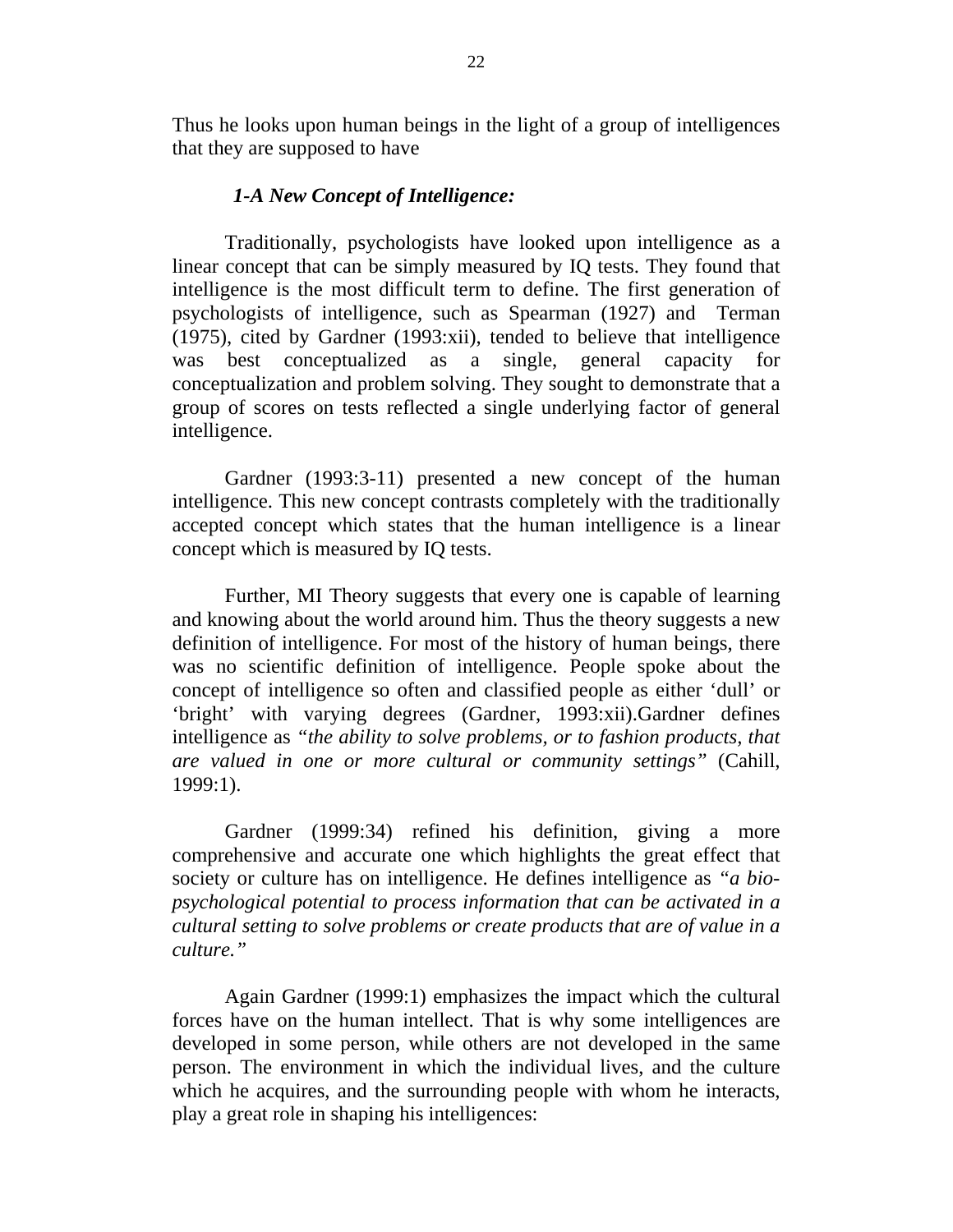"Every society features the ideal human being. The ancient Greeks valued the person who displayed physical agility, rational judgement, and virtuous behaviour. The Romans highlighted manly courage" (Gardner, 1999:1).

It is better to refer to the human intellectual power as it is composed of many talents which are referred to as intelligences. In this way, man is looked upon in a fair way:

"Human cognitive competence is better described in terms of a set of abilities, talents or mental skills, which we call 'intelligences'. All normal individuals possess each of these skills to some extent; individuals differ in the degree of skill and in the nature of their combination" (Walters & Gardner, 1995:53).

It is evident that all human beings, provided that they are normal, possess all these intelligences, but with varying degrees. No two individuals are the same; they may deal with same subject matter, or with the same topic in a different way.

Gardner (1999:34) considers his new concept of intelligence as an expansion of the term 'intelligence'. This new concept includes areas that had not been considered of any relation to intelligence at all. There are many human capacities, talents or skills which are not considered intelligences at all, such as the musical talent, social skills, and bodily skills. People who are sociable, for example, are regarded as socially skilled, but are not regarded as having an interpersonal intelligence. Similarly, people, who are able to perform beautiful dances or difficult movements with amazing coordination of their body muscles, are considered skillful at using their body, but are not regarded as having a bodily-kinesthetic intelligence. In this respect, the human intelligence will encompass many capacities which are relatively independent of one another.

Moreover, we should admit that our minds are so different and distinct from one another; no two persons have the same kinds of minds. Consequently, our mental abilities or capacities are not the same. That is to say we do not process the information we receive identically in the same way:

"We do not have the same strength in each intelligence area, and we do not have the same combination of intelligences. The idea is that our minds are just as distinct as our personalities" (Sakamoto & Tsai, 2000).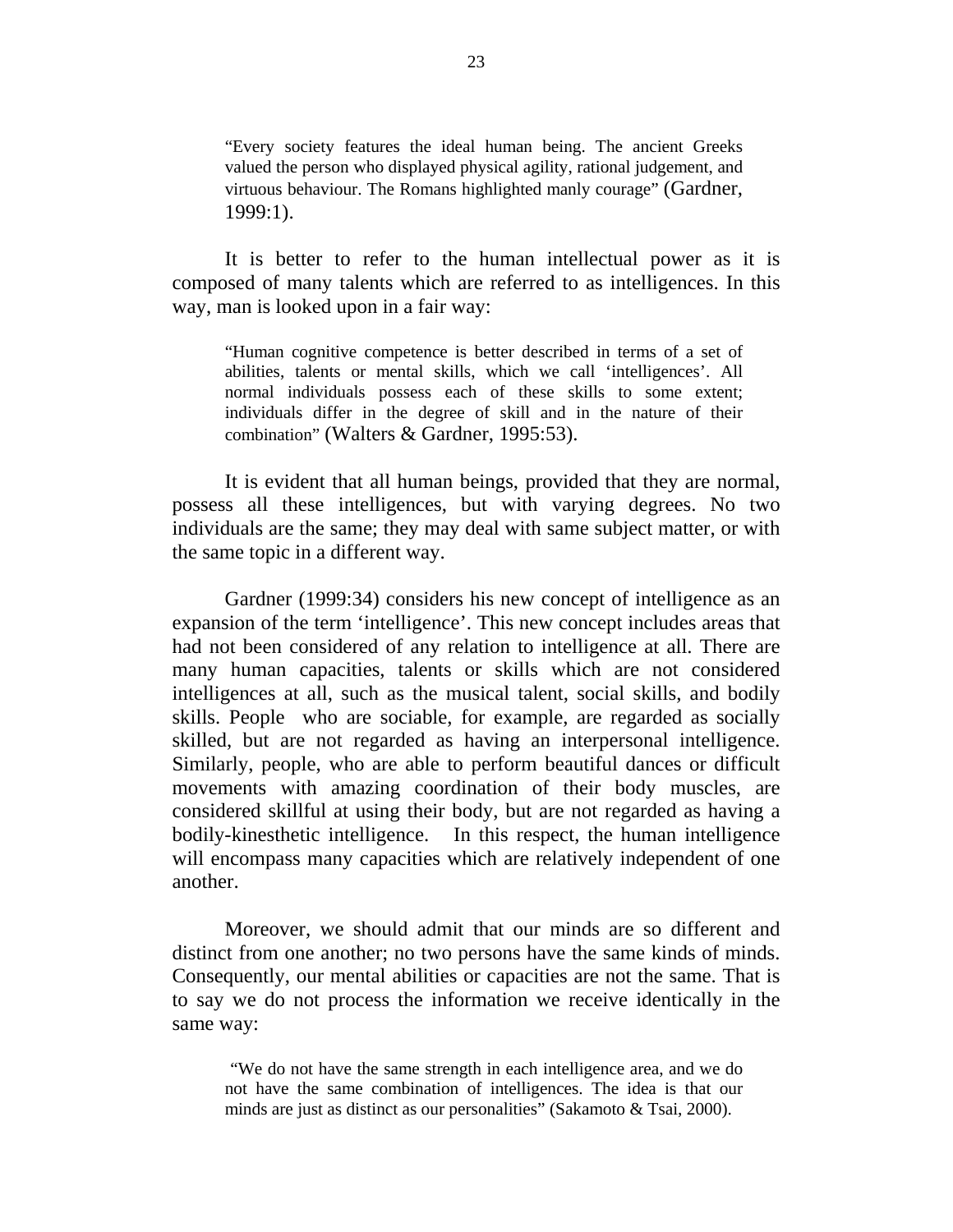## *2-History of MI Theory and IQ Tests:*

## *a) History of MI Theory:*

Tracing back Multiple Intelligences Theory in the history of education and instruction, one can find that it is not totally a new concept. It appeared in many forms a very long time ago when philosophers and educators began to call for modifying instruction in the light of the learners' personalities. They realized the importance of caring for the learners as individuals who should learn in a peaceful, and nonthreatening way. A long time ago-in the early history of educationphilosophers called for making things easy for the students to learn. As philosophy guiding instruction, the theory is not a new concept (Dorathy, 1999). For example, Plato, cited in Campbell (1997), states his advice to educators saying:

"Don't then train youths to learn by force and harshness, but direct them to it by what amuses their minds so that you may be better able to discover with accuracy the peculiar bent of genius of each."

This ancient call that was made by this great philosopher is considered the origin of the idea of the multiple intelligences; Plato, cited in Campbell (1997), admitted that each student is smart and has a kind of genius that should be discovered. In order to discover it, teachers should teach their students in an amusing way that appeals to them. This is the core of the educational implications of MI Theory.

More recently, the pioneers of modern education called for basing education on more than verbal teaching. They wanted to develop new systems of education in which the student was to be in focus. The famous philosopher, Jean Jacque Rousseau, of the 18th century declared that *"the child must learn not through words, but through experience; not through books, but through the book of life"* ( Armstrong, 1994:49 ).

"The Swiss reformer Johanna Heinrich Pestalozzi emphasized an integrated curriculum that regarded physical, moral, and intellectual training based solidly on concrete experiences. The founder of modern day kindergarten, Friedrich Froebel, developed a curriculum consisting of hands-on experiences with manipulatives, playing games, singing songs, gardening and caring for animals. Froebel created a respect for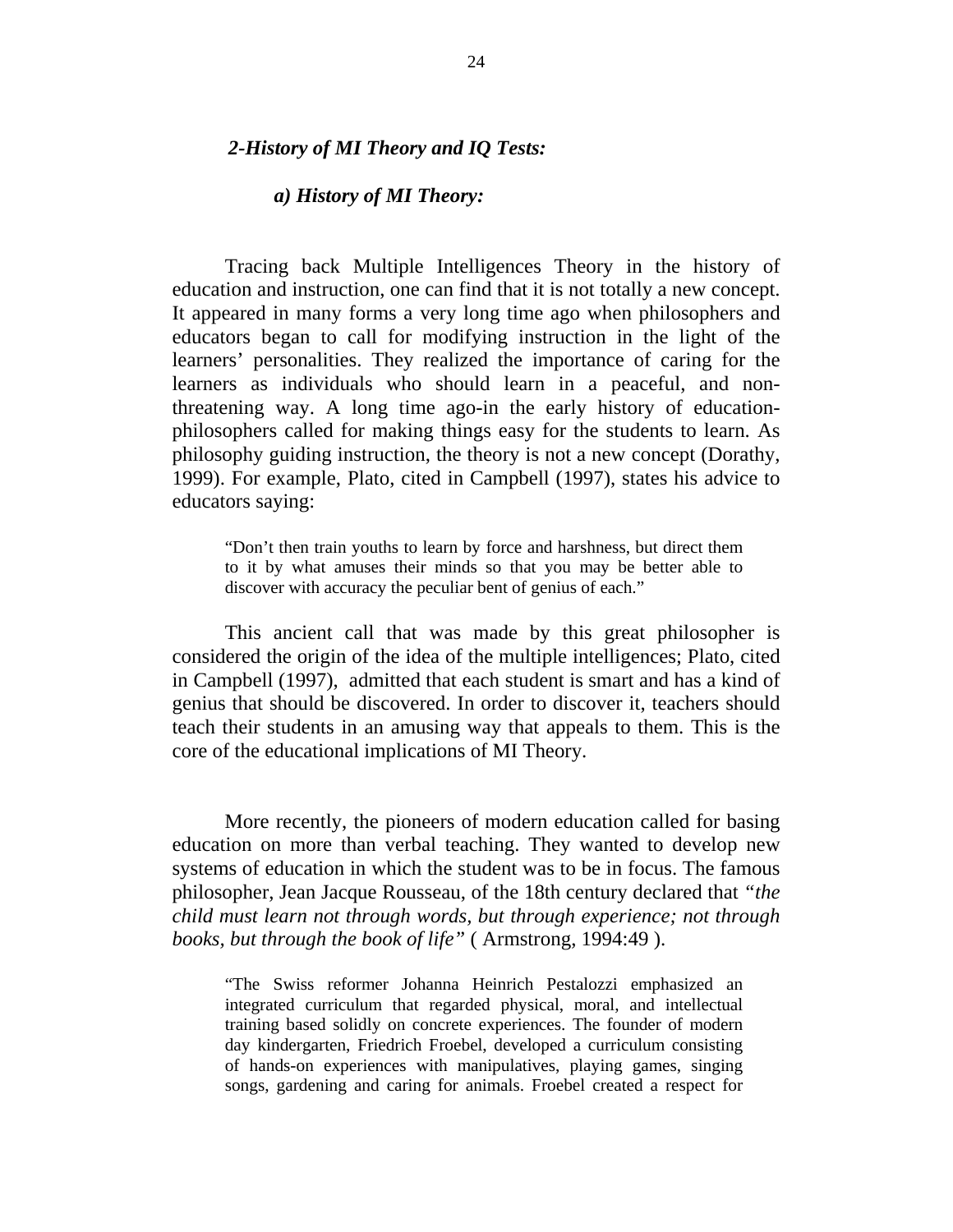children including their individuality, dynamic, and creative abilities" (Dorathy, 1999).

In the 20th century, innovators like Maria Montessori and John Dewy evolved systems of instruction based upon multiple-intelligenceslike techniques, including Montessori's tactile letters and other self-paced materials, and Dewey's vision of the classroom as a microcosm of society.

The traditional concept of intelligence limits the human capacities in a very narrow scale. Intelligence is not a linear concept that is always measured by IQ tests. Intelligence is so wide that it cannot be measured in this way (Gardner, 1999:1-14).

Therefore, there were alternative theories of intelligence which appeared to change this traditional concept of intelligence. These theories were espoused by Sternberg (1985), Ceci (1990), Feldman (1986), and others, cited in White et al. (1995:180). They have been popular in the educational circles. These theories share something in common; they assert that human beings *"exhibit intelligent behaviour in a wide variety of ways. People are not simply 'smart' or 'dumb'. They vary in their intellectual strength depending on the context in which they are working"* (White, et al., 1995:180).

## *b) IQ tests and Identifying or Classifying Students:*

IQ tests were developed by Binet and were used to assess the children's potential in school (Berman, 2001:4). The main problem with these standardized tests is that they focus on two intelligences only: linguistic intelligence and logical-mathematical intelligence, which have been always regarded as 'scholastic' intelligences (Gardner, 1999:1-10; Hoerr, 2000:1-15)

Another problem is that IQ tests are not predictive of the total performance of the individual. There are so many aspects of the human performance that are not predicted by IQ tests:

"Hurrnstein and Murray (1994)", cited in Sternberg (1996:18), " in The Bell Curve argue that IQ is predictive of almost any kind of success that is imaginable in our society…What they fail to highlight, though IQ is predictive, is that the prediction is quite weak…Conventional academic intelligence tests account for less than 10 percent of the individual variation differences in actual performance…More than 90 percent of the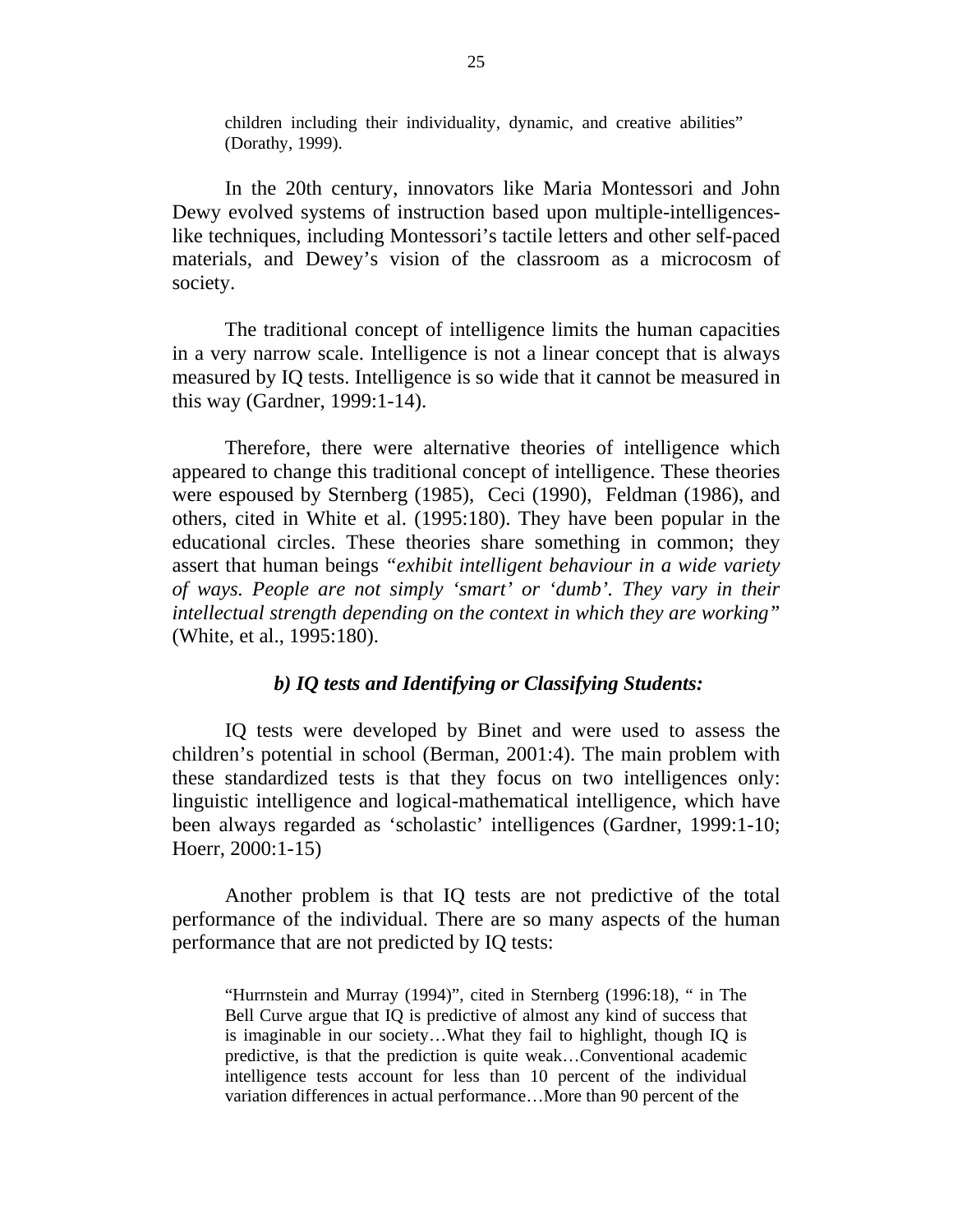variation we see in performance is not accounted for by conventional ability tests."

The marks which the student gets cannot represent a final judgement on his performance in a particular field. The student's level can be higher than the marks indicate. A final conclusion cannot be drawn just from these marks: *"A teacher who has to give a failing mark often does so with the nagging sense that the student is smarter than the grade indicates"* (White, et al., 1995:174). In addition to that, performance in the classroom is not indicative of the person's mastery of every thing; a lot of people excel in many fields after they are graduated. *"Very few people who make it to the top of their fields are the same ones who were the top performers in school"* (Sternberg, 1996:18).

## **3-The Multiple Intelligences:**

Gardner states that there are at least seven intelligences, and that there is a possibility of the existence of more intelligences. Here is a demonstration of the seven intelligences according to three main dimensions: The meaning of each intelligence; the characteristics of the persons who exhibit each intelligence; examples of the jobs or life fields in which each intelligence appears:

## *1) Verbal-Linguistic Intelligence:*

## *Meaning:*

Verbal/linguistic intelligence involves sensitivity to spoken and written language, the ability to learn languages, and the capacity to use language to accomplish certain goals (Gardner, 1999:37).

## *Characteristics:*

A person with well-developed verbal/linguistic intelligence usually (1) listens and responds to the sound, rhythm, color, and variety of the spoken word; (2) learns through listening, reading, writing, and discussing; (3) listens effectively, comprehends, paraphrases, interprets, and remembers what has been said; (4) reads and speaks effectively, comprehends, summarizes, interprets or explains, and remembers what has been read; (5) exhibits ability to learn other languages and uses listening, speaking, writing, and reading to communicate, discuss, explain and persuade (Laughlin, 1999).

## *Examples:*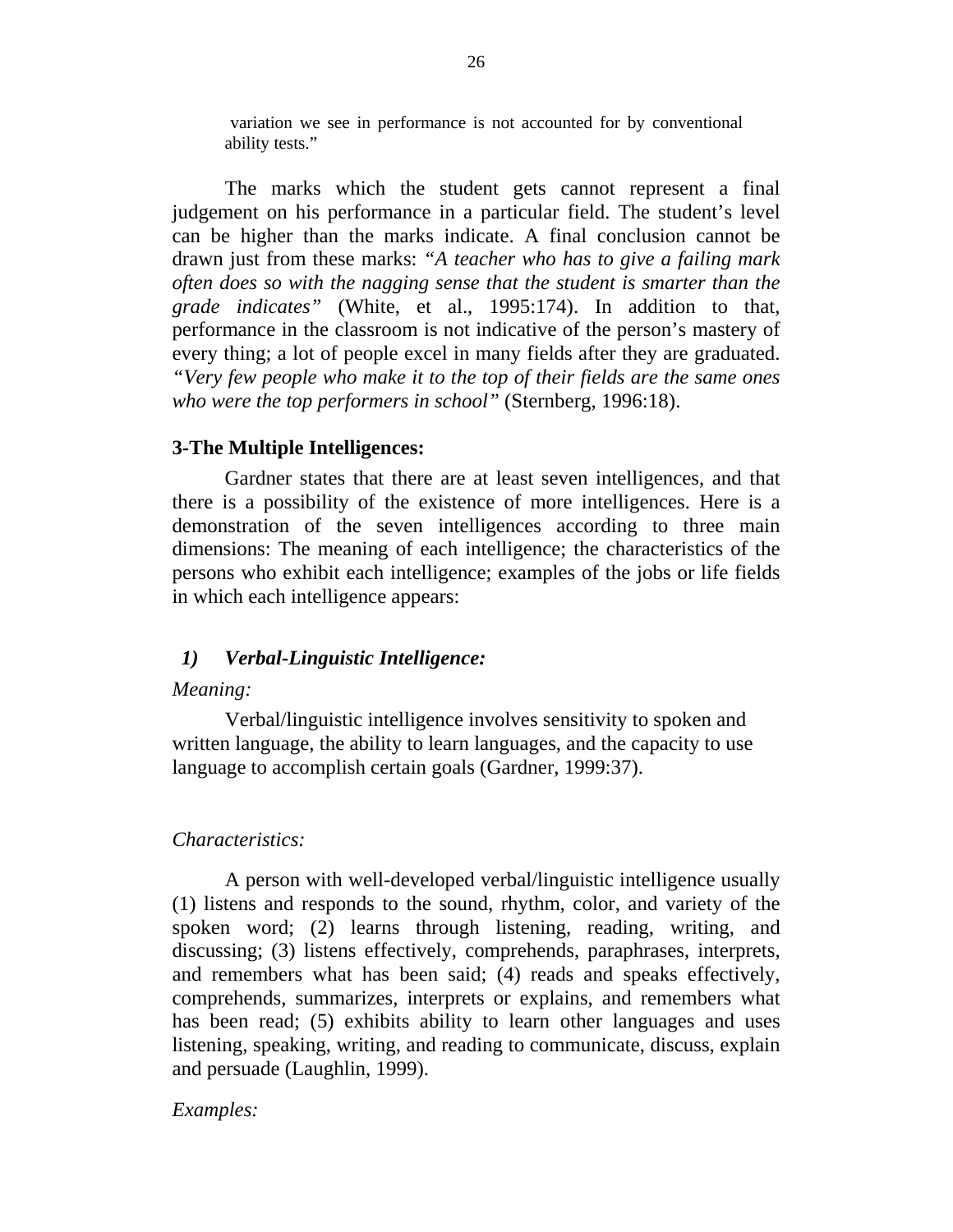There are many people who demonstrate a high degree of this intelligence such as Poets, lawyers, public speakers and writers*.* Those people are able to use the written and spoken word properly.

### **2)** *Logical/mathematical intelligence:*

#### *Meaning:*

It entails the ability to reason either deductively or inductively, recognize and manipulate abstract patterns and relationships (White et al., 1995:181). It is applied to those who investigate issues scientifically (Gardner, 1999:42).

#### *Characteristics:*

A person with well-developed logical/mathematical intelligence usually (1) demonstrates skill at logical problem-solving; (2) enjoys complex operations such as computer programming, or research methods; (3) thinks mathematically; (4) expresses interest in careers such as accounting, computer technology, law, engineering, and chemistry (Laughlin, 1999).

## *Examples:*

There are many kinds of people who exhibit a high degree of this intelligence such as scientists, mathematicians, philosophers, logicians, computer programmers and accountants. Besides, there are many people throughout history who demonstrated a well-developed logical/mathematical intelligence such as the famous philosophers, *Plato*  and *Aristotle,* and the great scientist, *Archimedes*.

#### *3) Intrapersonal/introspective intelligence:*

#### *Meaning:*

It involves the capacity to understand oneself: (i.e. one's own desires, fears, and capacities). It also involves using such information effectively in regulating one's own life (Gardner, 1999:43).

#### *Characteristics:*

A person with well-developed intrapersonal intelligence usually (1) is aware of his range of emotions; (2) finds approaches and outlets to express his feelings and thoughts; (3) orks independently and is curious about the "big questions" in life: meaning, relevance, and purpose; (4) attempts to seek out and understand inner experiences; (5) gains insights into the complexities of self and the human condition; (6) strives for selfactualization (Laughlin, 1999).

### *Examples:*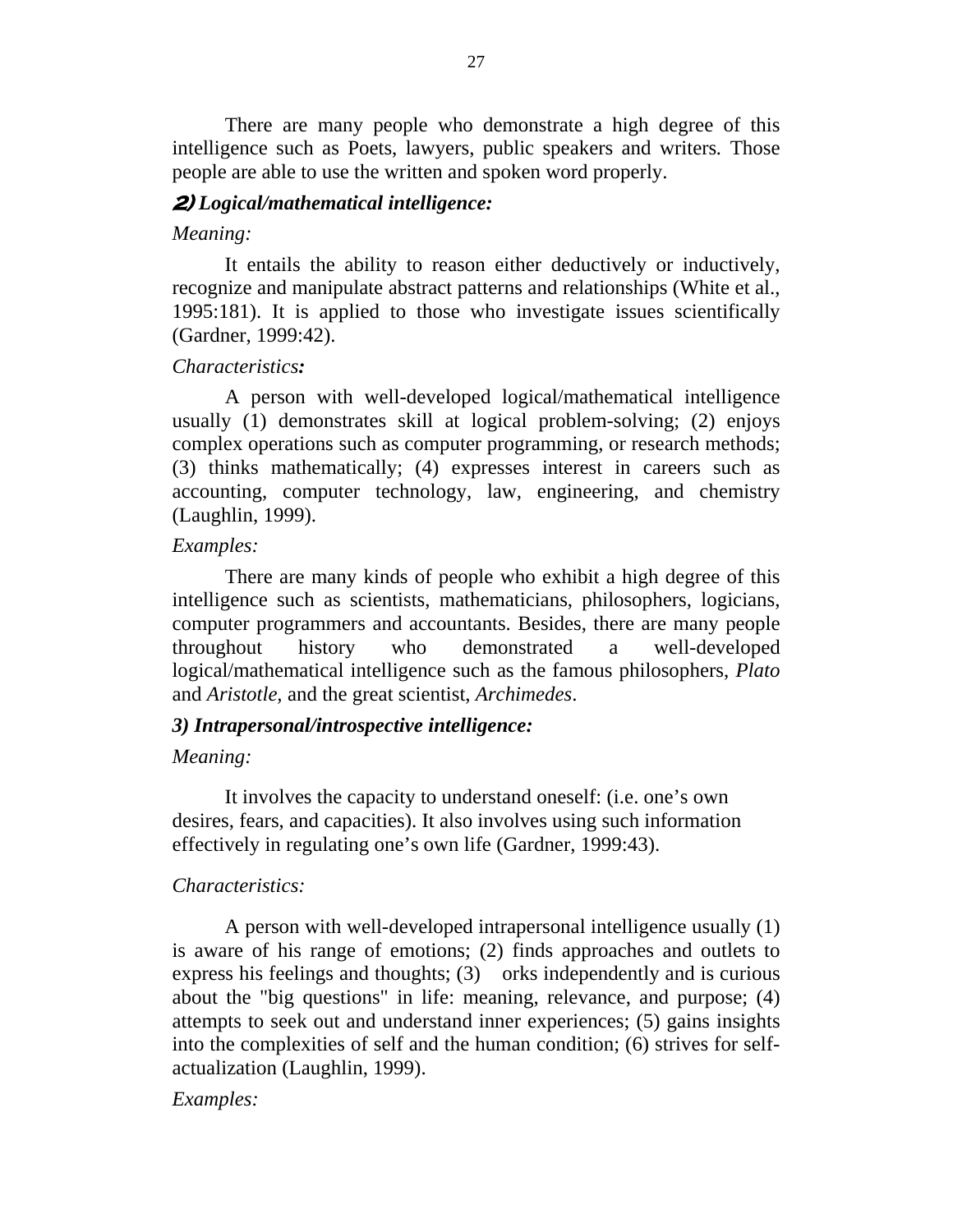There are many kinds of people who exhibit a high degree of this intelligence such as independent learners, self-paced learners, and great thinkers and decision-makers.

#### *4) Interpersonal intelligence:*

#### *Meaning:*

It denotes a person's capacity to understand other people (i.e. their intentions, motivations, desires, hidden goals, etc.) and consequently to work effectively with others (Gardner, 1999:43).

#### *Characteristics*:

A person with well-developed interpersonal intelligence usually (1) forms and maintains social relationships and recognizes and uses a variety of ways to relate to others; (2) perceives the feelings, thoughts, motivations, behaviors, and lifestyles of others; (3) influences the opinions or actions of others; (4) understands and communicates effectively; (5) adapts behavior to different environments or groups; (6) expresses an interest in interpersonally-oriented careers such as teaching, social work, counseling, management, or politics (Laughlin, 1999).

### *Examples:*

There are many kinds of people who exhibit a high degree of this intelligence such as religious leaders, political leaders, teachers, and psychologists.

## *5) Bodily/kinesthetic intelligence:*

### *Meaning:*

It entails the potential of using one's whole body or parts of the body (like the hand or the mouth) to solve problems or fashion products (Gardner, 1999:42). In other words, it involves using the body to solve problems, create products, and convey ideas or emotions (White, 1995:181).

#### *Characteristics*:

A person with well-developed bodily/kinesthetic intelligence usually (1) explores the environment and objects through touch and movement; (2) learns best by direct involvement and participation and remembers most clearly what was done, rather than what was said or observed; (3) enjoys concrete learning experiences such as field trips, model building, or participating in role play, games; (4) is sensitive and responsive to physical environments and physical systems; (5) demonstrates skill in acting, athletics, dancing, sewing, etc; (6) may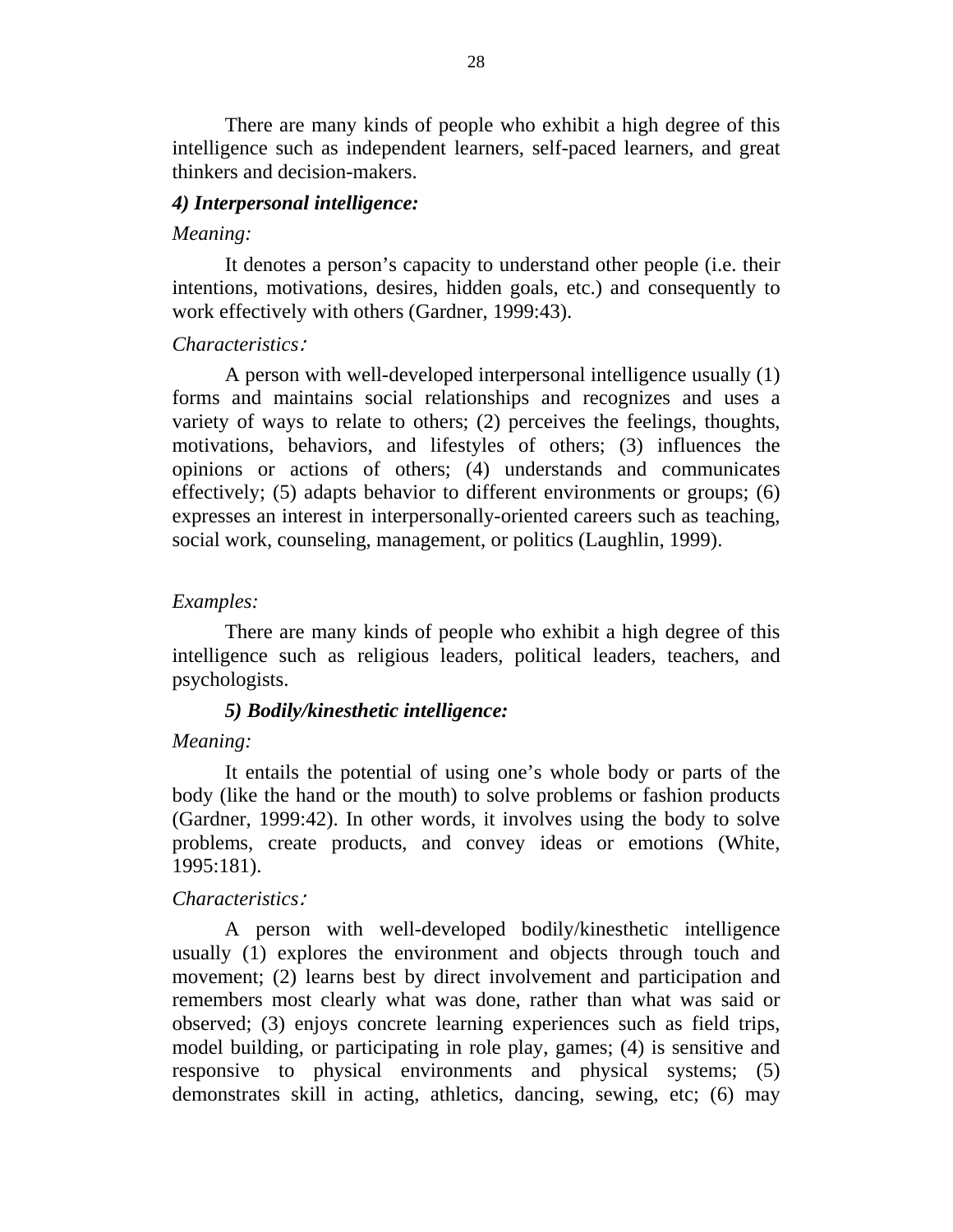express interest in careers such as those of an athlete, dancer, surgeon, or builder (Laughlin, 1999).

## *Examples:*

There are many kinds of people who exhibit a high degree of this intelligence such as dancers, actors, athletes, and craft-persons.

### *6) Visual/spatial intelligence:*

#### *Meaning:*

It is the ability to create visual-spatial representations of the world and transfer those representations either mentally, or concretely<sup>It</sup> features the potential to recognize and manipulate the patterns of wide space as well as the patterns of more confined areas (Gardner, 1999:43).

### *Characteristics:*

A person with well-developed visual/spatial intelligence usually (1) learns by seeing and observing; (2) recognizes faces, objects, shapes, colors, details, and scenes; uses visual images as an aid in recalling information; enjoys drawing, painting, etc; (5) creates concrete or visual representation of information; (6) expresses interest or skill in being an artist, photographer, engineer, architect and designer (Laughlin, 1999).

#### *Examples*:

There are many kinds of people who exhibit a high degree of this intelligence such as navigators, pilots, sculptures, sailors, engineers, painters and all those people who are concerned with drawing, designing, sailing and recognizing space.

## *7) Musical/rhythmic intelligence:*

#### *Meaning:*

It entails skill in performance, composition, and appreciation of musical patterns (Gardner, 1999:42). It includes sensitivity to pitch, timbre, and rhythm of sounds, as well as responsiveness to the emotional implications to these elements.

## *Characteristics:*

A person with well-developed visual/spatial intelligence usually (1) listens and responds with interest to a variety of sounds (White, 1995:181); (2) enjoys and seeks out opportunities to hear music or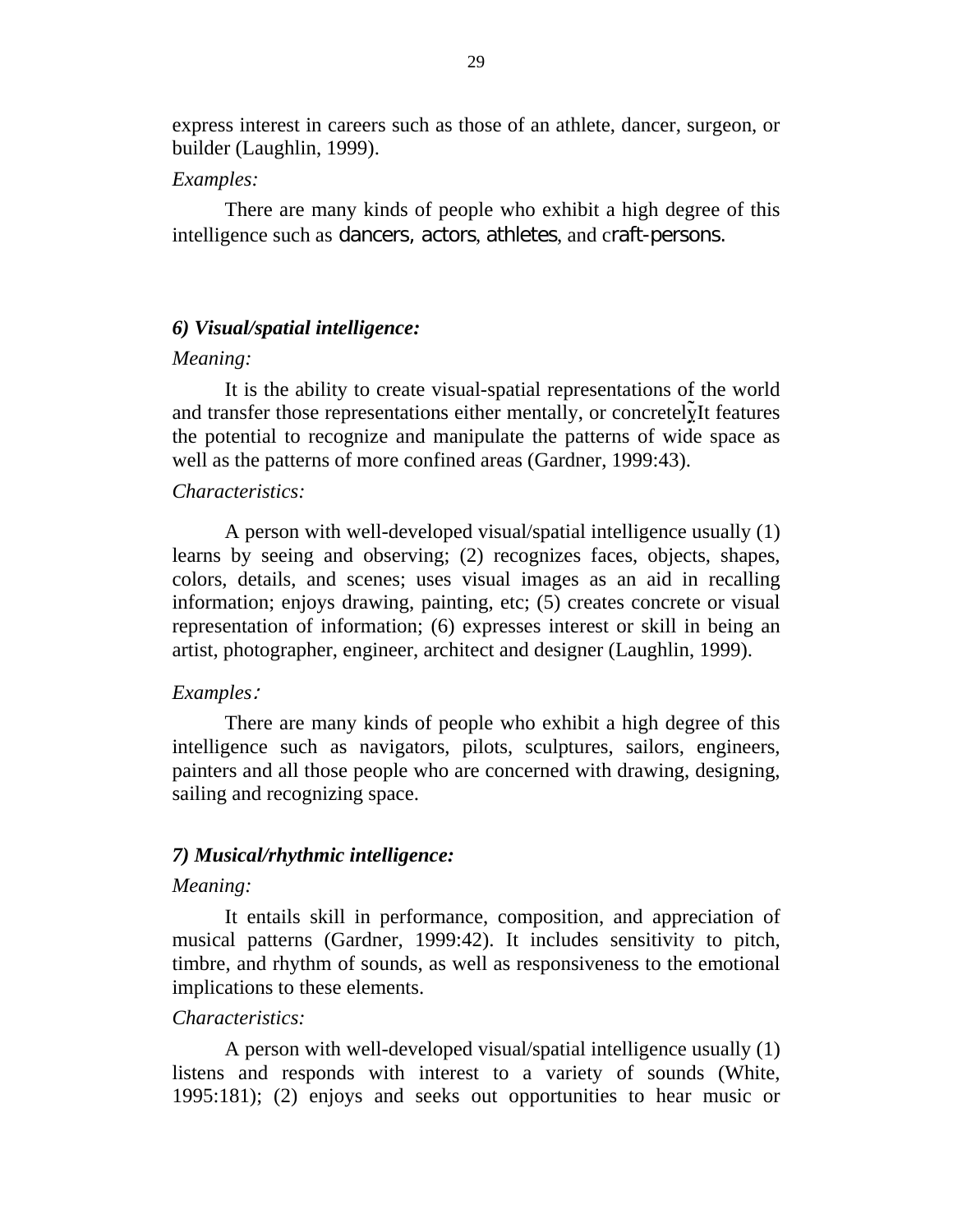environmental sounds in the learning environment; responds to music kinesthetically by performing and moving; collects music and information about music in various; develops the ability to sing and/or play an instrument alone or with others; (5) enjoys playing with sounds, and when given a phrase of music, can complete a musical statement in a way that makes sense; (6) may offer his or her own interpretation of what a composer is communicating through music; may express interest in careers involving music such as being a singer, instrumentalist and sound engineer (Laughlin, 1999).

### *Examples:*

There are many kinds of people who exhibit a high degree of this intelligence such as composers, instrumentalists, vocalists, and birds' singing lovers.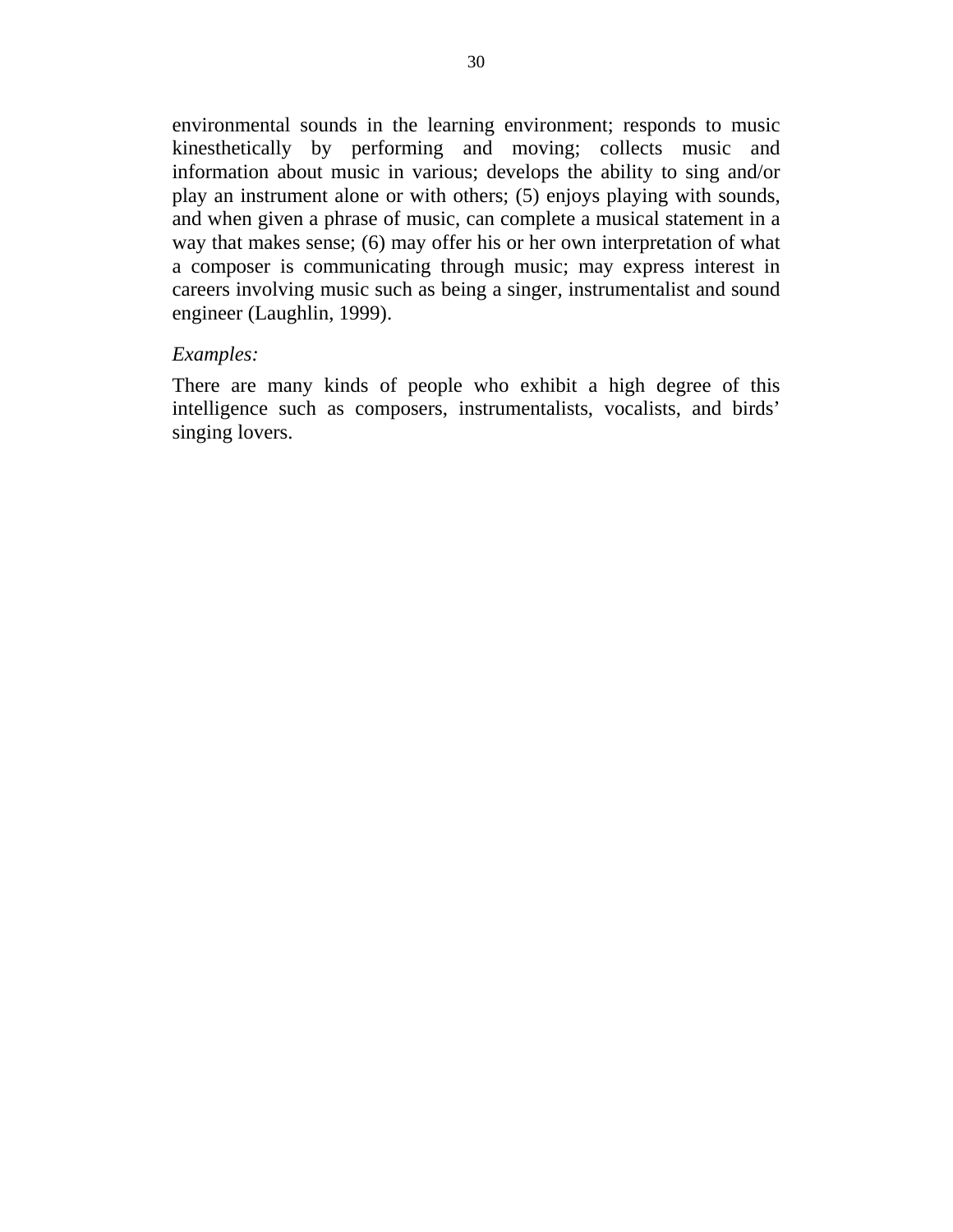#### **4-Importance of MI Theory in Education:**

Since Gardner proposed his Multiple Intelligences Theory in his book, *Frames of Mind* in 1983, a great majority of educators have been applying it in education. They have considered the idea of multiple intelligences as a 'powerful medicine' for the shortcomings that are existent in the educational system. Whether they used it as a teaching approach, method or strategy or as an assessment tool, they agreed on that instruction should be tailored according to the multiple intelligences of the students. They called for considering the strengths of the students that may exist in other areas other than the logical-mathematical and verballinguistic areas. Common sense tells us that it is so hard to deny the importance of the 'non-academic' intelligence such as musical activities, self-awareness, or visual spatial abilities (Shearer, 1999).

In the following section, there is an illustration of the points that give value and importance to the application of MI Theory in the educational settings. These points show the advantages of MI Theory in the field of education and encourage all the teachers around the world to use it in their teaching in a way that suits the subject matter they teach and the educational conditions they have.

#### *a) MI Theory as a Tool to Achieve More Success:*

Teachers are strongly motivated to help all students to learn. Therefore, they have explored MI Theory as a tool that makes more kids learn and succeed. The great majority of the classrooms are characterized by the existence of scholastic winners and losers. MI Theory is important here because it teaches us that all the kids are smart, and that they differ only in the way in which they are smart. Thus, all children have potential and using MI increases the opportunities for students to learn and succeed, giving adults more ways to grow professionally and personally (Hoerr, 2000:x).

#### *b) MI Makes Learning More Enjoyable:*

Students learn better if they like what they are learning and enjoy it. It is hard for students to learn without interest. When students do not like what they learn, they feel bored and tired even if they are able to learn well and succeed in the final exam. Therefore, it is better to create an enjoyable classroom atmosphere in which students like what they learn and enjoy it. Using MI Theory in the classroom can help teachers to create such an encouraging atmosphere: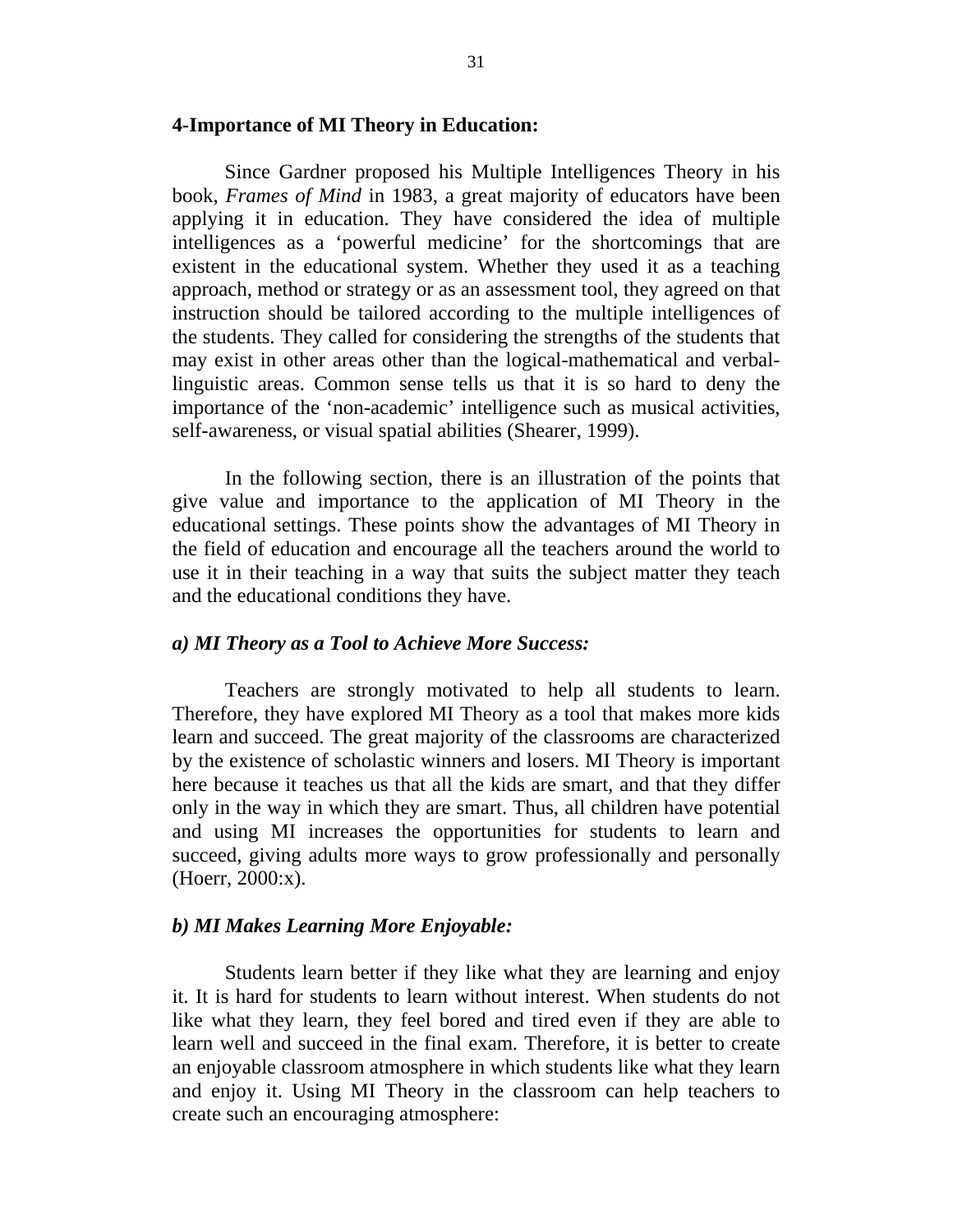"Students learn best when they enjoy what they are doing. Giving them the opportunity to display their talents, learn new skills without fear of embarrassment or failure, and laugh in the process makes the learning experience rewarding for both teacher and student" (Bailey, 1999:37).

## *c) MI Cares for Individual Differences in Learning:*

All students are different. No two persons are exactly the same even the identical twins. Even the same person is different from one period to another or from one situation to another in many ways. Difference is the rule and stability is the exception. This is applied to students while they are learning in the classroom:

"It is a fact of classroom life that what interests one student leaves another bored, literally, to distraction. It is also a fact that the student who is the most enthusiastic on Tuesday is often the one who is the most bored on Wednesday. This phenomenon can leave students feeling shortchanged and teachers feeling frustrated and guilty for failing to reach their students. The theory of Multiple Intelligences (MI)…not only helps explain this phenomenon, but helps teachers find ways around the obstacles to learning" (Bailey, 1999:36).

It is evident that we will never reach all the learners, whatever approach to teaching we adopt, unless we teach multi-modally and cater for all the intelligences in our lessons (Berman, 2001). Therefore, MI Theory is greatly required so as to deal with the different students who have different minds. It will involve all the students with their different personalities to have more chance for learning and achieving success in spite of these differences that cannot be considered.

#### *5-Multiple Intelligences-Based Instruction:*

Multiple Intelligences Theory and its applications in the educational settings are growing so rapidly. Many educators began to adopt MI-Based Instruction as a way to overcome the difficulties which they encounter with their students as a result of their individual differences and their learning styles. These difficulties may be represented in their inability to reach most of their students. As a result, they become frustrated and their students lose interest in the teachinglearning process as a whole. These difficulties may be caused by the uniform way in which they teach their students : *"There are currently thousands of MI teachers and ten thousands of students undergoing MIbased classroom instruction"* (Campbell, 2000:12).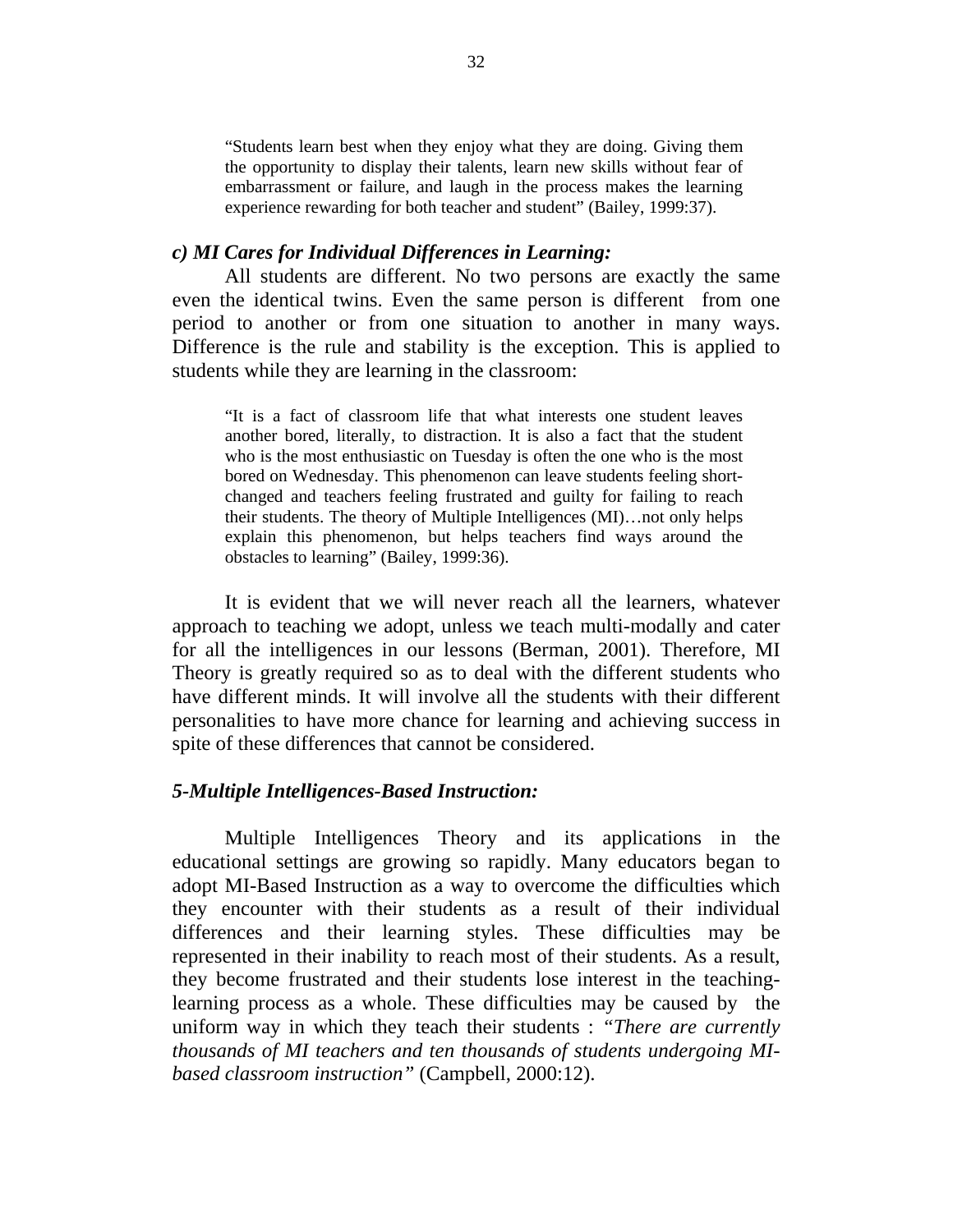Once Multiple Intelligences Theory is understood, it can be applied in education in a variety of ways. There is no one definite way through which the theory can be applied in education. The theory is very flexible and it can be adapted to the context in which it is applied. *"The theory can be implemented in a wide range of instructional contexts, from highly traditional settings where teachers spend much of their time directly teaching students to open environments where students regulate most of their own learning"* (Armstrong, 1994:51).

Thus instruction can be modified and organized in the light of MI Theory. The theory in this case acts as a framework for teaching upon which teaching is organized:

"On a deeper level…MI theory suggests a set of parameters within which educators can create new curricula. In fact, the theory provides a context within which educators can address any skill, content, area, theme, or instructional objectives, and develop at least seven ways to teach it. Essentially, MI Theory offers a means of building daily lesson plans, weekly units, or monthly or year-long themes and programs in such a way that all students can have their strongest intelligences addressed at least some of the time" (Armstrong, 1994:57).

Using MI in instruction means that students learn in different ways and express their understanding in many ways. Using paper and pencil measures as traditional measures limits the students' capacity to the linguistic skills which they use in writing their answers (Hoerr, 2000:12- 14).

Under the use of MI-Based instruction, the students are treated as individuals. The students' talents and interests are not ignored because it is not fair to concentrate on some students and neglect others whose capacities and talents are not well-identified. This idea is emphasized by Hoerr (2000) who gives a definition of MI approach in the light of which instruction is delivered in a way that considers students' interests and talents:

"An MI approach means developing curriculum and using instruction that taps into students' interests and talents. Students are given options, different ways to learn, and they share responsibility in their learning" (Hoerr, 2000:12)

Gardner (1999:151) proposed another alternative to the traditional way of learning which is called 'individually-configured education'. This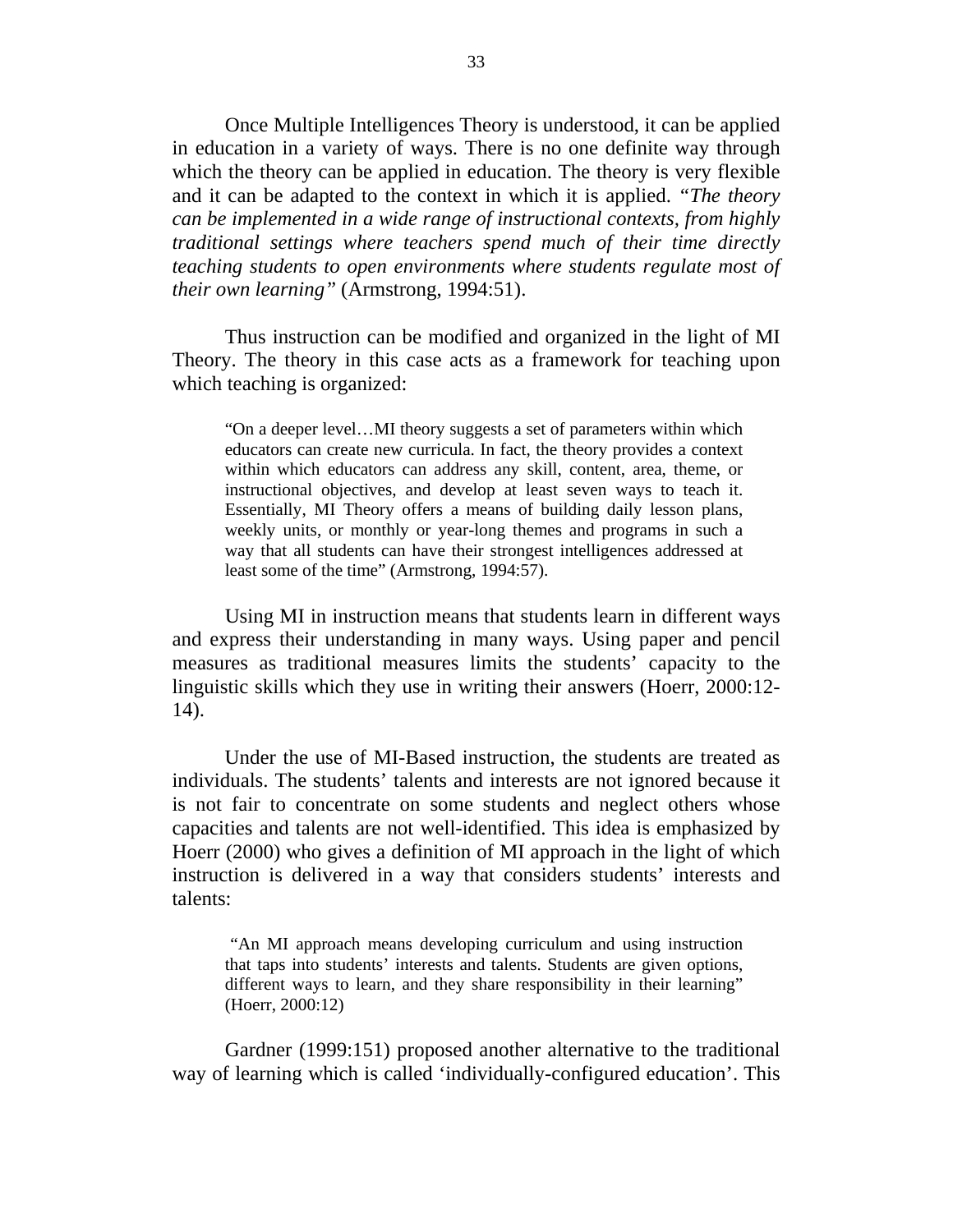way considers individual differences seriously and crafts practices that can be useful to different kinds of minds.

In this type of education, the human individual differences are given primacy to anything else. The students are not obliged to learn in a uniform way in which the student who has a different kind of mind is viewed as a stupid one This is a very limited view of this student who is not linguistically or mathematically talented. This unfair view does not allow the other talents to come out. Instead, the individual talents and interests are given more focus, and are also allowed to come out.

Consequently, the teacher's role is different from the one he used to perform in the traditional way of instruction:

"In the traditional classroom, the teacher lectures while standing at the front of the classroom, writes on the blackboard, asks students questions about the assigned reading or handouts, and waits while students finish their written work. In the MI classroom, the teacher continually shifts her method of presentation from linguistic to spatial to musical and so on, often combining intelligences in creative ways" (Armstrong, 1994:50).

The teacher's role has to be changed, simply because the philosophy under which the new role is performed is completely different from the old one: In the old philosophy, which is completely teachercentered, instruction is dominated by the teacher who is considered the source of information and the implanter of knowledge.

Using MI theory in education involves using it as a content of instruction and as a means of conveying this content at the same time. This indicates that using MI Theory can take many forms. The ultimate goal of any form in which the theory is used is to facilitate instruction as much as possible, and reaching all the students at the same time:

"Under MI Theory, an intelligence can serve both as the content of instruction and the means or medium for communicating that content. This state of affairs has important ramifications for instruction. For example, suppose that a child is learning some mathematical principle but that this child is not skilled in Logical-Mathematical Intelligence. The child will probably experience some difficulty during the learning process…In the present example, the teacher must attempt to find an alternative route to the mathematical content-a metaphor in another medium. Language is perhaps the most obvious alternative, but spatial modeling and even bodily-kinesthetic metaphor may prove appropriate in some cases" (Walters & Gardner, 1999:74-75).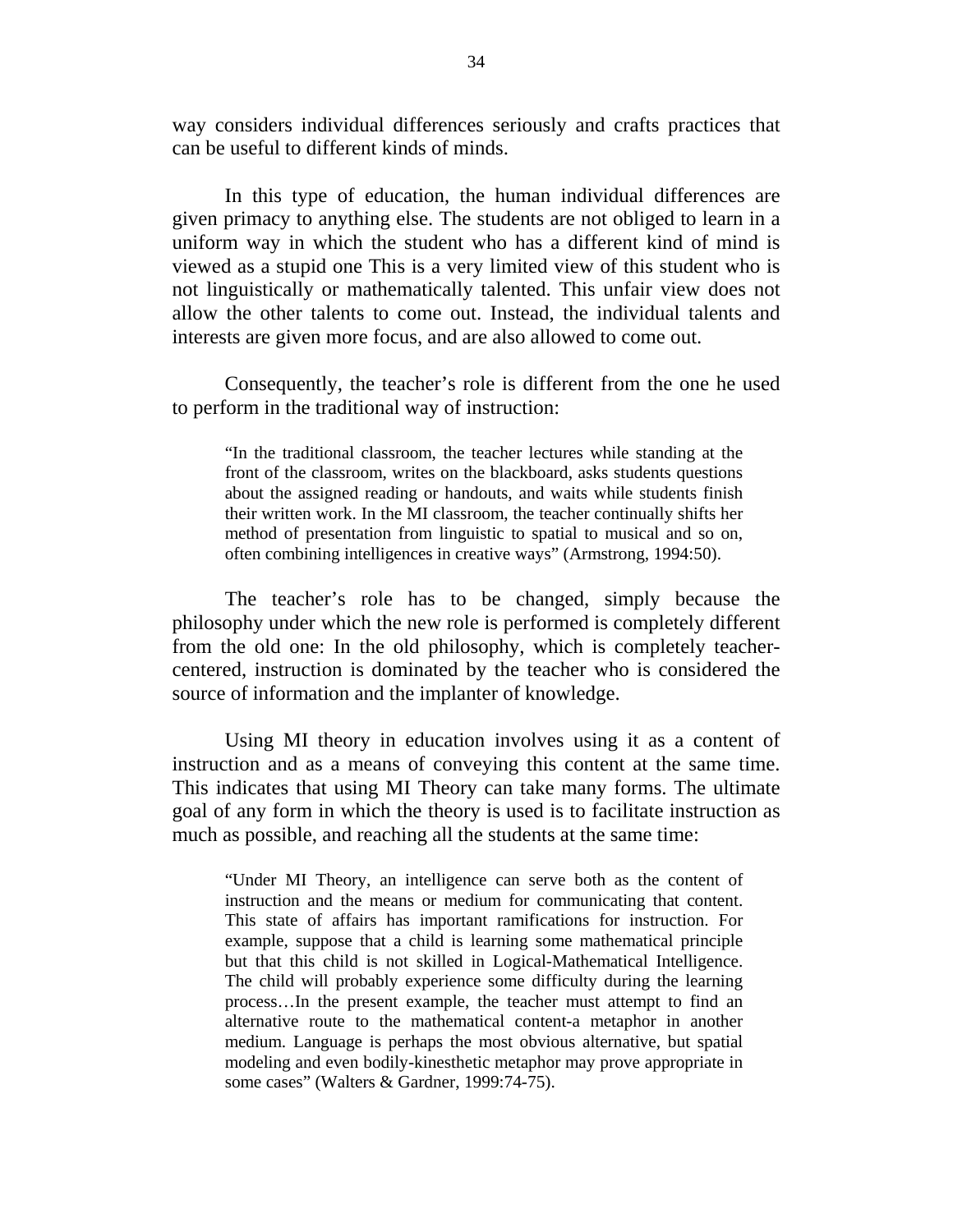In teaching English, Multiple Intelligences-Based Instruction can be effective in many ways: first of all, the students are given many options and opportunities to express themselves in the English language. Second, students are not confined to answer their exams using only two types of tests:

"Using MI in curriculum and instruction means that students learn and show their understanding in many different ways. While paper and pencil measures--essays and objective tests--have their role, they invariably limit the students' responses to a few intelligences…By limiting students to writing their answers, relying on their linguistic skills, the teacher may find out whether a student has a good command of the English language and writes well, but she may shortchange students' understanding in other ways" (Hoerr, 2000:13-14).

To base the instruction of the English language on MI Theory means that the teacher should use a variety of teaching strategies which should be used in a way that makes this instruction address the intelligences which the students possess. In this way, the English language is taught in a natural atmosphere. This is a model of instruction which applies the MI philosophy:

"On one level, MI Theory applied to the curriculum might be best represented by a loose and diverse collection of teaching strategies. In this sense, MI Theory represents a model of instruction that has no distinct rules other than the demands imposed by the cognitive components of the intelligences themselves. Teachers can pick and choose from (many) activities, implementing the theory in a way suited to their own unique teaching style and congruent with their educational philosophy (as long as that philosophy does not declare that all children learn in the same way)" (Armstrong, 1994:57).

Catering for the various intelligences which the students possess is not an easy task; it needs much effort from both the teacher and the students. The teacher is obliged to achieve a match between the standard curriculum and the student's proclivities:

"Making the match between the standard curriculum and each student's proclivities is not easy, but progress can be achieved with the efforts of teachers and students. Teachers can take an active role by shaping their presentations of the curriculum to fit the needs of a wider range of students. . Experienced and successful teachers often cater to a range of students by teaching each part of the curriculum in many different ways" (White, 1995:186)

This means that those successful and experienced teachers do not deal with some concept or some content area in a uniform way. Rather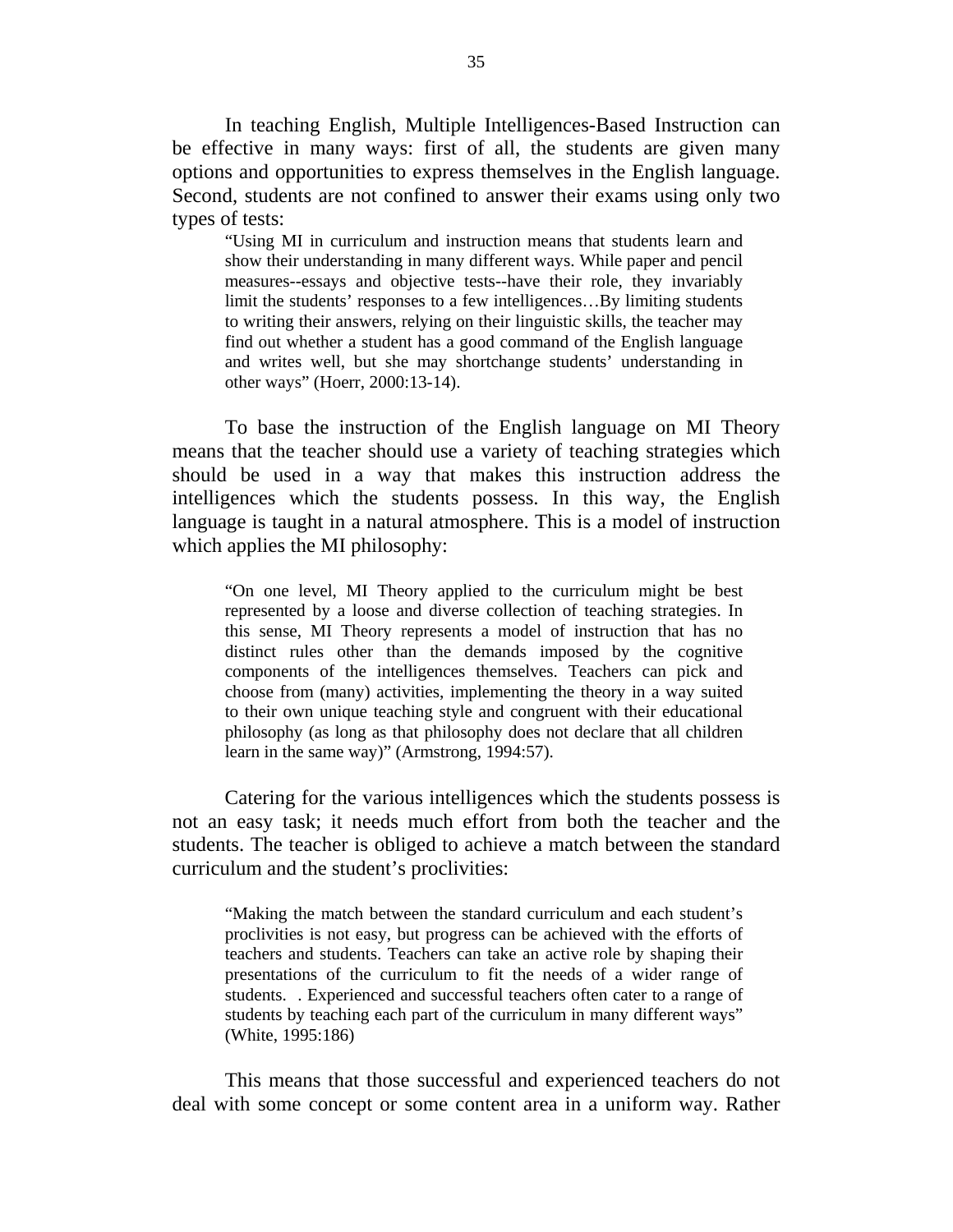they diversify their methods of presentation in such a way that the same concept or content area is dealt with in many different ways. This will result in the involvement of more of the students' multiple intelligences at the same time, and thus, involving more students in the teaching-learning process. Thus they provide the learners with several opportunities to understand and learn the same concept:

 "They tend to revisit a key concept or theme often and with variations to provide several opportunities for students to approach a concept from different perspectives. In multiple intelligences terms, this variety provides the multiple paths to understanding necessary to engage the multiple intelligences that students bring to the classroom" (White, 1995:186).

To develop his instruction under the MI philosophy, the teacher has to do his best in order to develop the materials in a way that makes them appropriate to address the students' multiple intelligences. In other words, the teacher has to translate the linguistic materials into activities that cope with MI Theory. The teacher of English, for example, has to consider the linguistic content he is dealing with and try to involve other intelligences and translate this content, not into French for example, but into the languages of these intelligences.

"The best way to approach curriculum development using the theory of multiple intelligences is by thinking about how we can translate the material to be taught from one intelligence to another. In other words, how can we take a linguistic symbol system, such as the English language, and translate it--not into other linguistic languages, such as Spanish or French, but into the languages of other intelligences, namely, pictures, physical or musical expression, logical symbols or concepts, social interactions, and intrapersonal connections" (Armstrong, 1994:57- 58).

The following seven-step procedure suggests one way to create lesson plans or curriculum units using MI Theory as an organizing framework: (Armstrong, 1994:58:60)

One) Focus on specific objectives Two) Ask key Multiple Intelligences Questions Three) Consider the Possibilities Four) Brainstorm Five) Select Appropriate Activities Six) Set Up to a Sequential Plan Seven) Implement the Plan.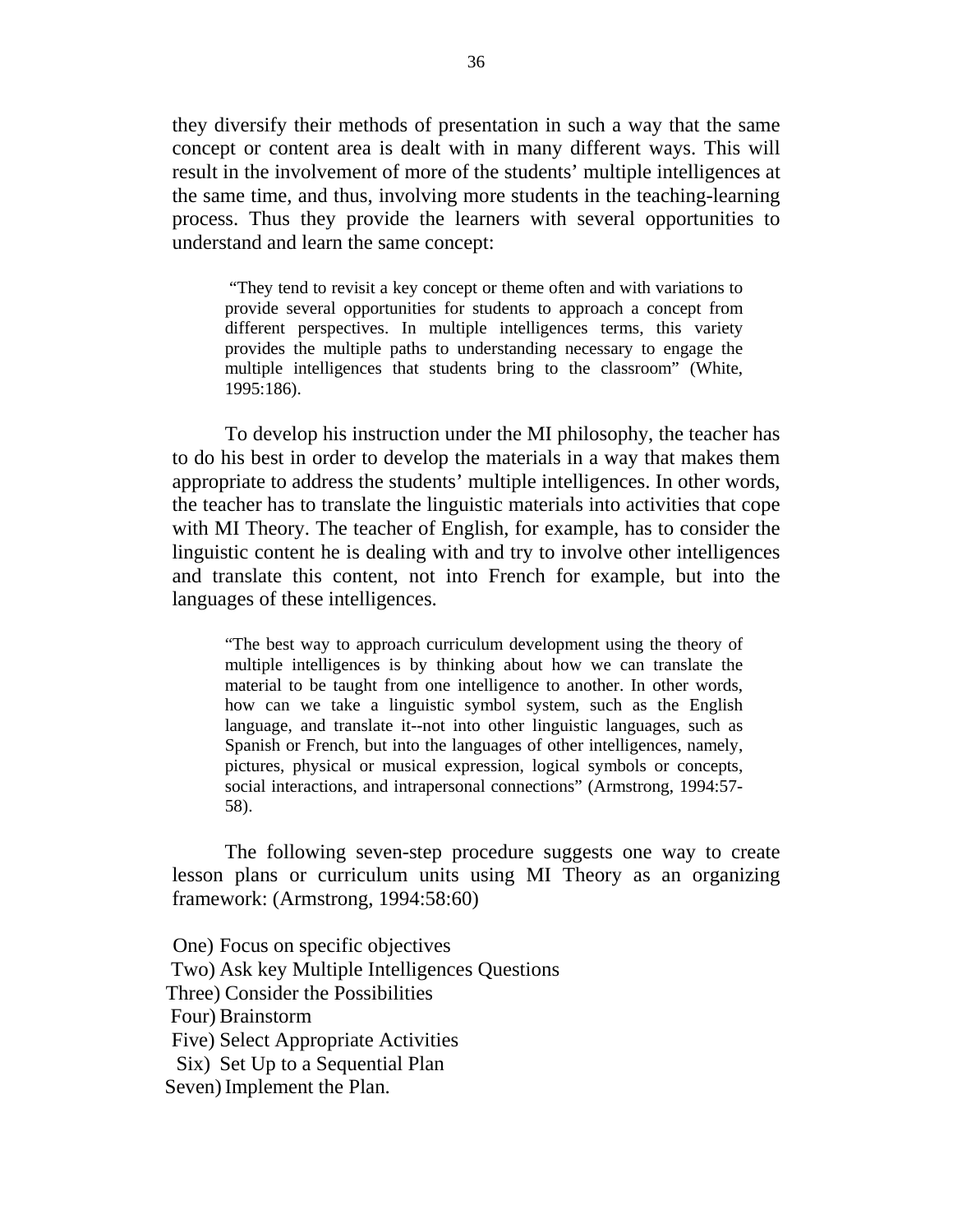However, we should keep in mind that the theory is not a rigid model that must be applied in a certain way. The teacher can adapt the theory in a way that serves his stated objectives and carry out his goals. He should be thoughtful and creative so as to use it effectively inside his classroom. In this way the theory becomes a means to an end not an end in itself:

"Although the multiple intelligences theory provides an effective instructional framework, teachers should avoid using it as a rigid pedagogical formula. One teacher who attempted to teach all content through all eight modes every day admitted that he occasionally had to tack on activities. Even students complained that some lessons were really stretching it. Instructional methods should be appropriate for the content" (Campbell, 1997).

This means that the theory is very flexible and has many ways of application in the teaching process. Also we should keep in mind that it is not obligatory to use all the intelligences to teach a certain content. This may take so much time. Also, this makes the learning process boring instead of making it interesting to the students. Therefore, we should always ask ourselves about the main idea of this model in the teachinglearning process. The main idea lies in the fact that we can teach anything in a variety of ways. This makes our teaching appeal to many students:

"The master code of this learning style model is simple: for whatever you wish to teach, link your instructional objectives to words, numbers or logic, pictures, music, the body, social interaction, and/or personal experience. If you can create activities that combine these intelligences in unique ways, so much the better" (Armstrong, 1994).

Gardner (1999) indicated three positive ways in which MI can be - and has been –used in schools:

1) The cultivation of desired capacities.

2) Approaching a concept, subject matter, or discipline in variety of ways.

3) The personalization of education.

*"To begin lesson planning, teachers should reflect on a concept that they want to teach and identify the intelligences that seem most appropriate for communicating the content"* (Campbell, 1997). This is the main strategy which the researcher will adopt in order to teach and develop the speaking skills. To teach speaking effectively using MI-Based Instruction, the teacher should determine the intelligences which are the most closely related to the speaking skills. Of course all the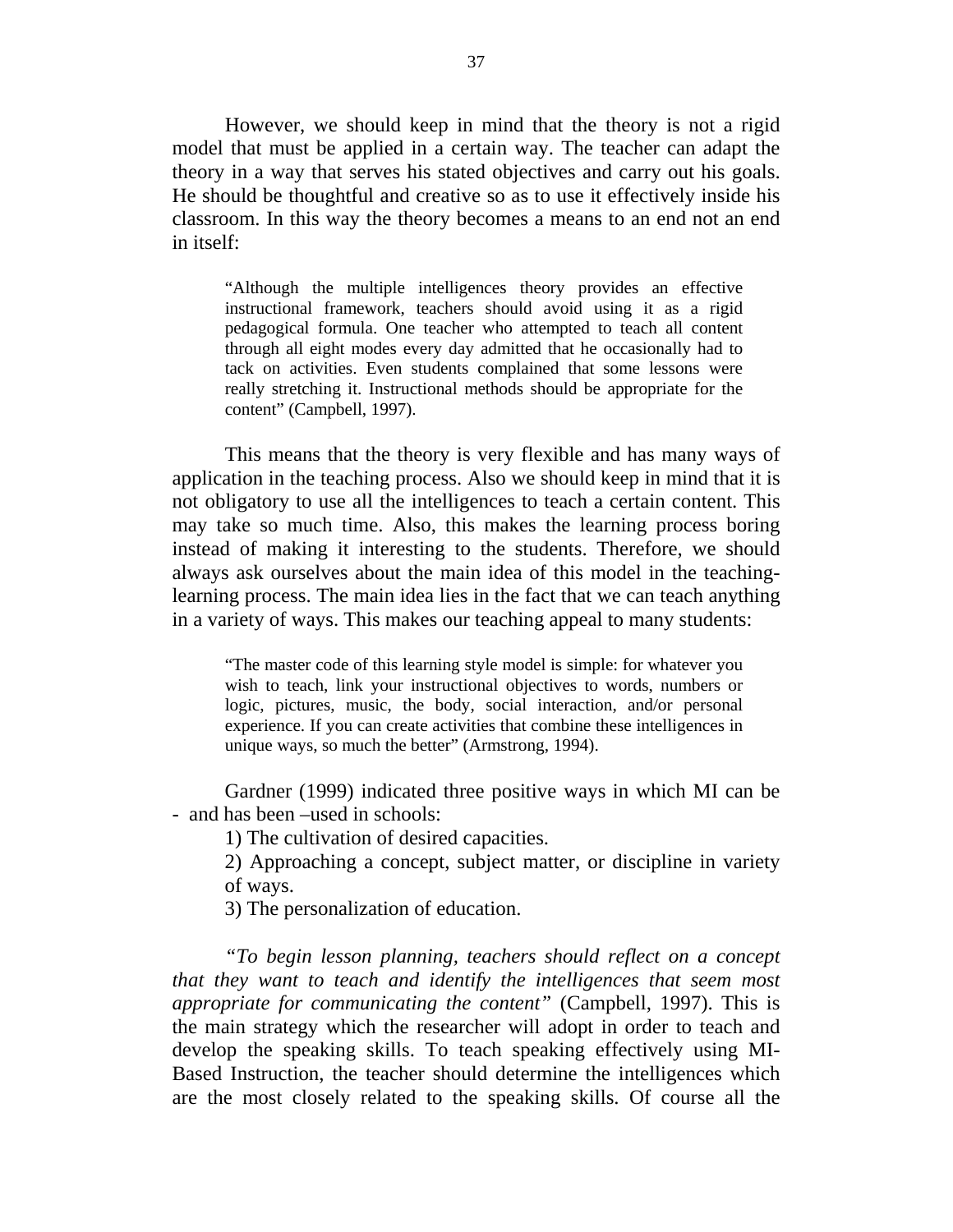intelligences are related, but there are some intelligences which are more related to the speaking skills than others. Besides, some intelligences might come into play in one situation more effectively than others.

There are many intelligences which are closely related to the speaking skills. These intelligences are interpersonal intelligence, intrapersonal intelligence, verbal-linguistic intelligence, bodilykinesthetic intelligence. For example, the interpersonal intelligence is concerned here because it entails the person's ability to communicate with other people. This ability is needed to develop speaking skills because speaking involves an interactive communication with other people. This interaction can be fostered if the teacher uses some activities which are based on the interpersonal intelligence. The intrapersonal intelligence is involved here because it my enable the individual student to reflect upon something and then express himself/herself using the target language. The bodily-kinesthetic intelligence is also involved because it can be used to make students move and act roles while they are speaking.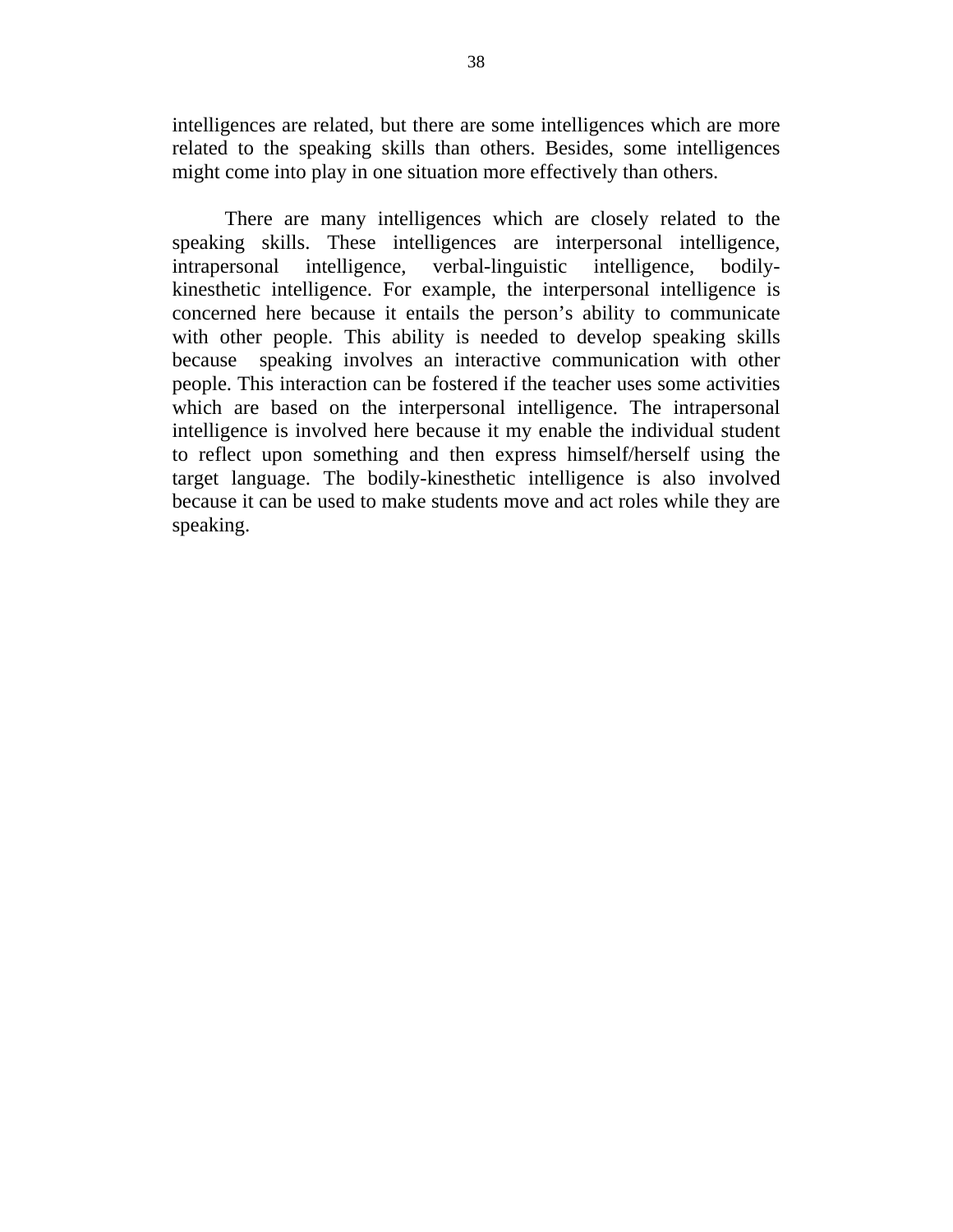## **Communication Skills**

#### **1-Introduction**

Communication is a very vital process which plays a very important role in our life. This process is not peculiar to human beings only; animals and all other living beings are able to communicate, but in their own ways to achieve their own purposes and satisfy their particular needs. This implies that life will be impossible without communication.

As human beings, we have our own ways of communication: We are able to speak and express ourselves orally. We have many languages which we use to communicate orally. We also have our non-verbal language which is very common among us no matter how different we are from each others. In this regard, human communication is known as "*a special form of communication that occurs between and among people. The connection made among humans through communication involves the use of spoken symbolic language – the words we speak – as well as nonverbal cues such as gestures, facial expressions, and tone of voice"* (Redmond, 2000:6).

Communication in a foreign language, either orally or in writing, is the ultimate goal of teaching this foreign language. It is a skill which students are supposed to master to reach some end. In this case it is a means to an end. At the same time, it is an end in itself. Students are required to express themselves in the target language so as to reflect their understanding of the comprehensible input they are exposed to by the teacher. This process could be a problem with the students who are studying English as a foreign language.

### **2-Importance of Communication:**

Generally speaking, communication is very important in our human life. As human beings, we need to communicate our own ideas, feelings, and experiences to other people. This makes communication an essential component in our everyday life. In our everyday life we communicate for many reasons: Normally, we communicate in order to satisfy needs, gain information, manage relationships, derive pleasure and entertainment, get self-validation, coordinate and manage tasks, and persuade and gain something from others (Redmond, 2000:8-10).

Besides, mastering communication skills nowadays has become a very important requirement for many jobs. This is very natural because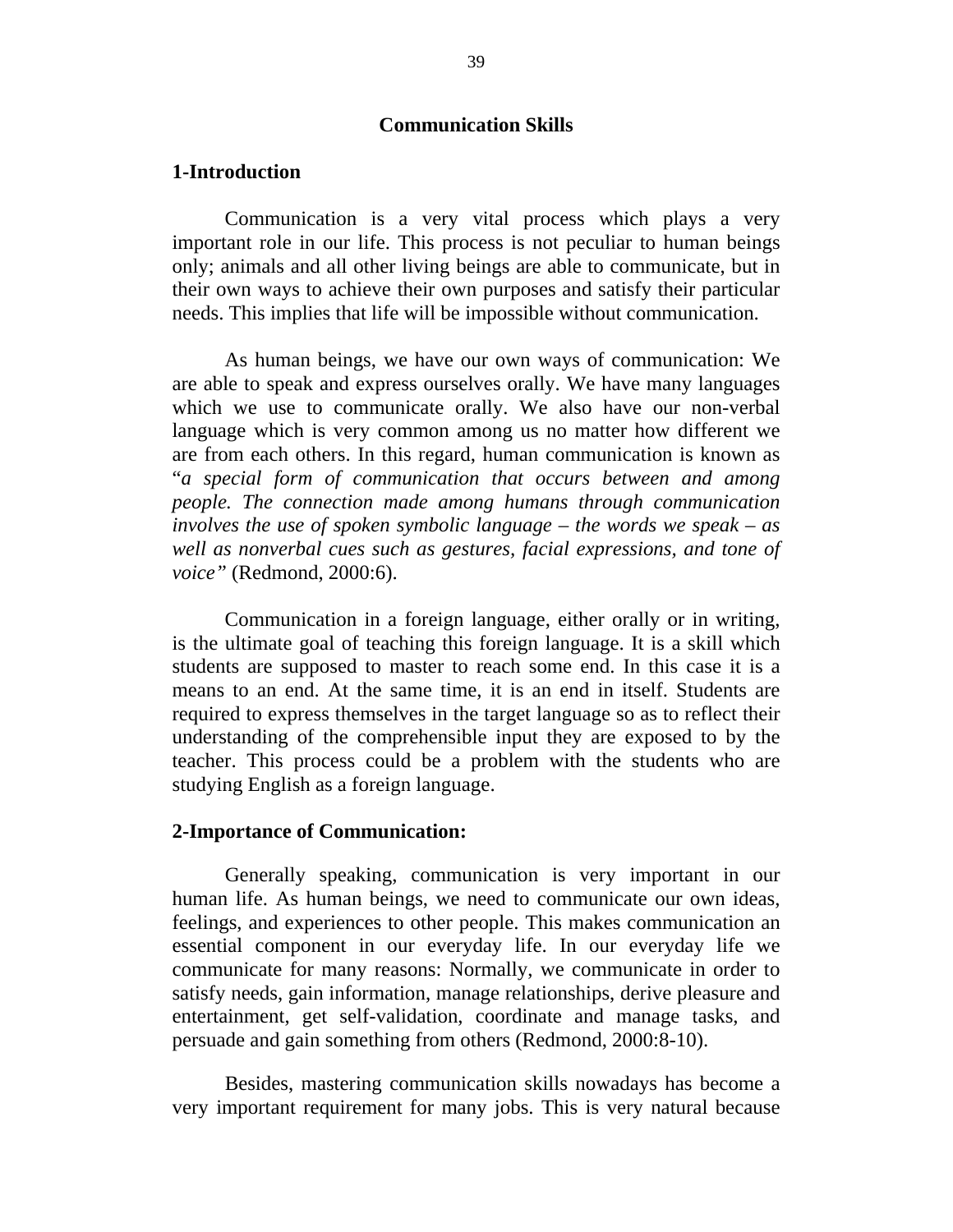we are currently living in the age of communication and technology. This idea is emphasized by the employment advertisements which we see in the newspapers or on the Internet. These advertisements require that the applicant should master communication skills. Here are some of the phrases related to communication that have recently appeared in jobs ads in Indianapolis Star and News, The Denver Post, and the Seattle Times:

*'Must have strong effective oral and written communication skills' - 'Outstanding communication skills' – 'Excellent written and verbal communication, organizational, and supervision skills'* (Redmond, 2000:3).

However, communication is regarded as a severe problem to a lot of people who find it extremely difficult to communicate their own ideas. Those people struggle with this problem because they need to master the communication skills which enable them to succeed in their careers:

"In spite of the increasing importance placed on communication skills, many individuals continue to struggle with this, unable to communicate their thoughts and ideas effectively – whether in verbal or written format. This inability makes it nearly impossible for them to compete effectively in the workplace, and stands in the way of career progression" (Fowler, 2004).

#### **3-Communication and Speaking:**

In the communication process, we speak in order to convey the message that we have, and in this way, we encode a message. At the same time, we expect the listener to interpret or *decode* this message. In this way, we frame our message and select the linguistic elements to express it so as to arouse in the receiver the meaning we are trying to convey (Rivers, 1981:221).

Recently, the way through which speaking is looked upon has changed a lot. Scholars have begun to focus on the functional aspects of speaking. This has led to expanding the definition of speaking to involve the functional and communicative aspects:

"Definitions of speaking have been expanded. One trend has been to focus on communication activities that reflect a variety of settings: oneto-many, small group, one-to-one, and mass media. Another approach has been to focus on using communication to achieve specific purposes: to inform, to persuade, and to solve problems. A third trend has been to focus on basic competencies needed for everyday life -- for example, giving directions, asking for information, or providing basic information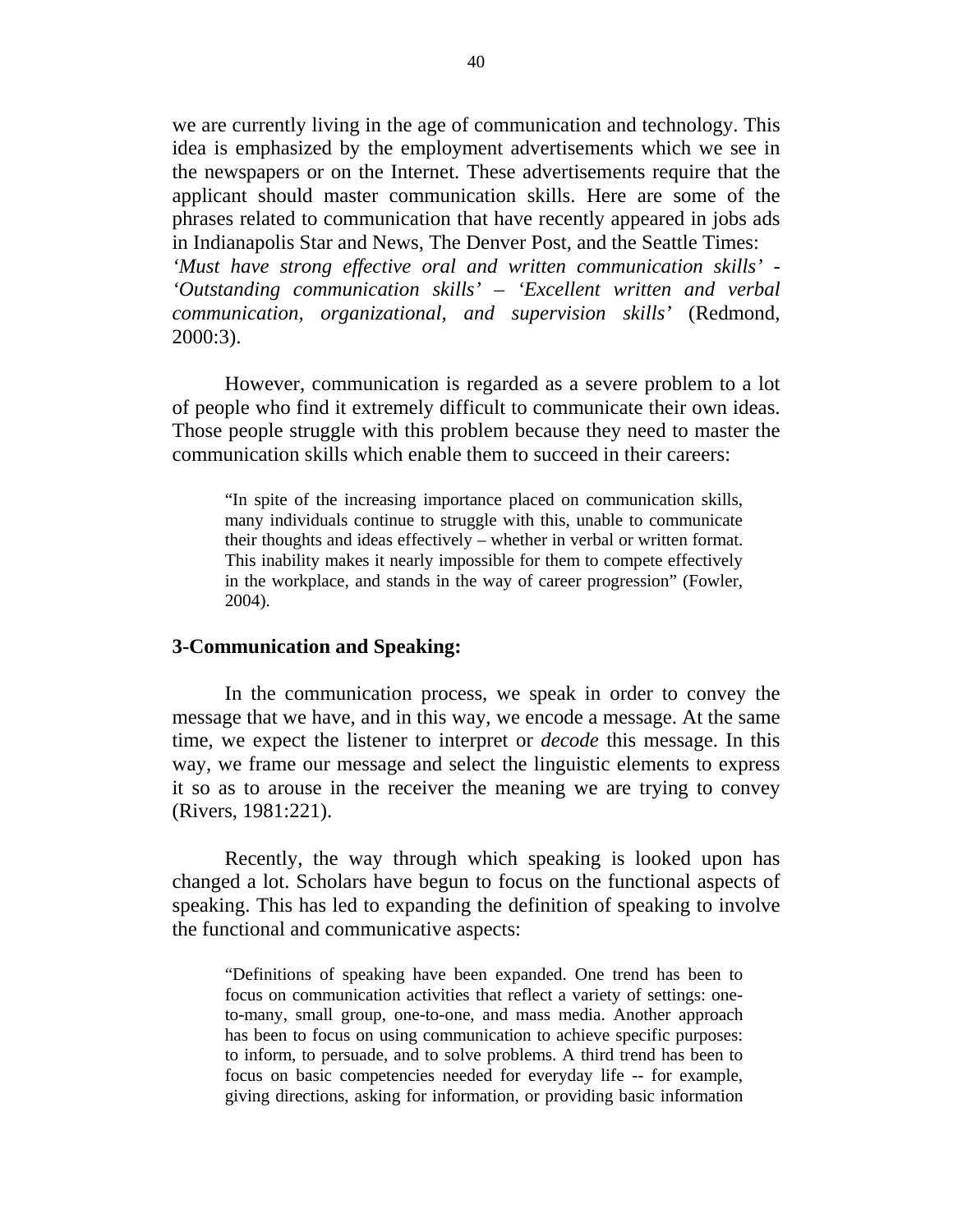in an emergency situation. The latter approach has been taken in the Speech" (Mead, & Rubin, 1985).

Thus we find that the relationship between communication and speaking is embodied in the following points:

1-Speaking is a means through which communication takes place.

2-In the communication process there is a *message* to be conveyed by someone to another one. This message can be conveyed by speaking.

3-By speaking, we form the message to be communicated in a linguistically valid way that can be comprehended by people.

4-Communication is always involved in and related to the main four language skills: listening, *speaking*, reading, and writing.

5-In teaching English as a foreign language, we develop the students' speaking ability to the point at which they can concentrate on the *message*  rather than on the *code* (Chastain, 1976:334) so as to make them communicate meaningfully in English.

6-The speaking skill involves more than the superficial learning of grammar and patterns of the language. To be able to speak involves the ability to use the language system for the purpose of communication (Reid, 1977:33).

7-Speaking is always used in a functional way so as to achieve real communicative purposes and needs.

Developing oral production or speaking is very difficult in Englishnon-speaking communities In these communities English is not used in the outside environment. Therefore, it is discouraged and neglected as students do not use it to achieve real objectives in their lives, and among their family members or friends: *"Developing oral skills is a real challenge for many EFL school teachers since the students do not live in an English speaking environment and most of them attend schools where English is taught as a curricular subject"* (De Porto, 1997:51).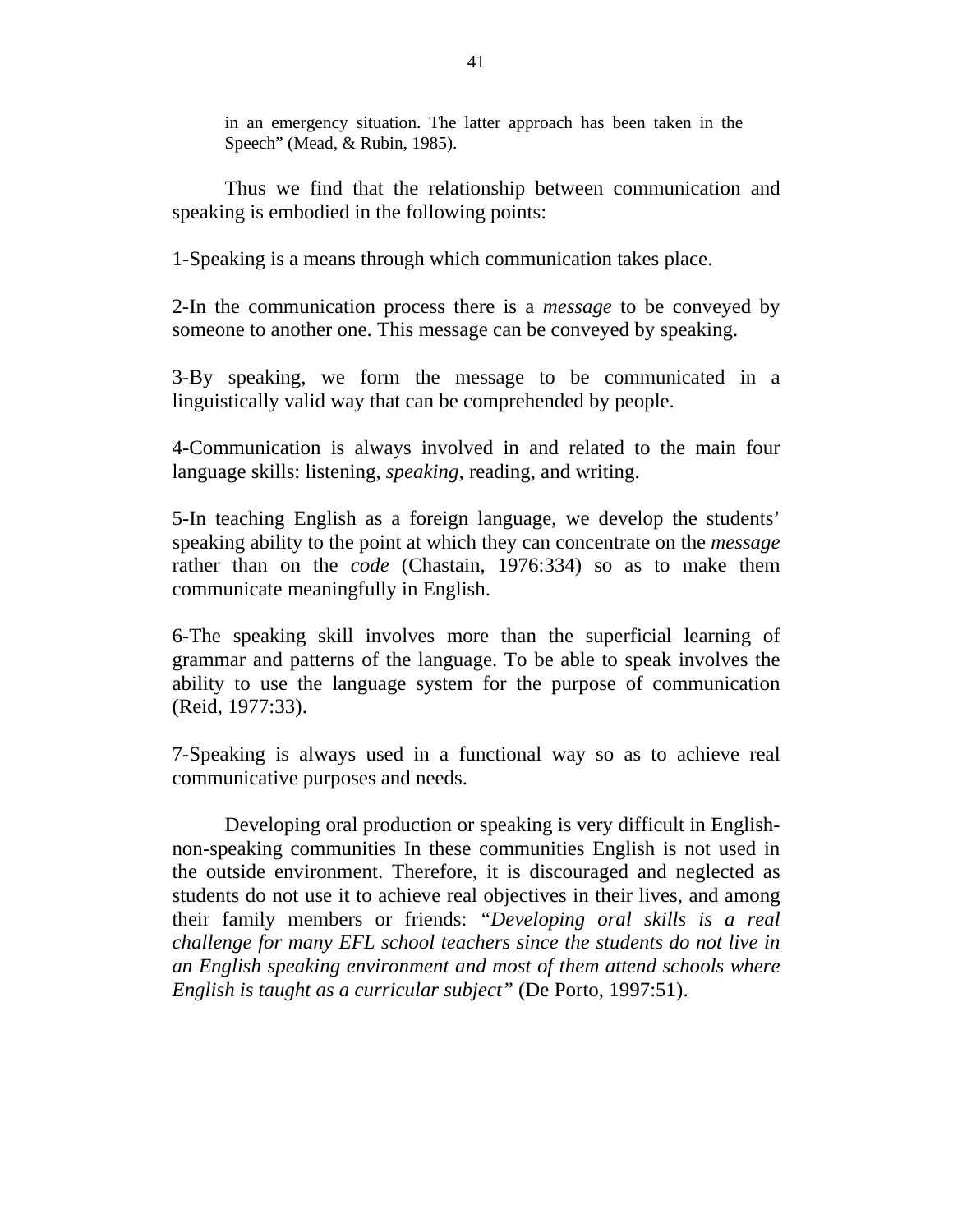#### *a) What is Speaking?*

It is evident that speaking is a complicated skill because it involves many processes or operations working together. Speaking does not involve the linguistic component only. Yet, it includes other components or elements which make it a distinguished as well as a complicated skill. This gives it specificity and importance as far as it is taught. In addition to the linguistic component, speaking involves the social, psychological, cultural components. Speaking is the only skill which needs another person in order to be carried out. The social aspect of speaking is apparent when we deal with another one who may have a different social or cultural background. Therefore, when we define speaking, we should not restrict ourselves to the linguistic component which constitutes only small part of the speaking process.

Florez (1999) defines speaking as *"an interactive process of constructing meaning that involves producing, receiving and processing information. Its form and meaning are dependent on the context in which it occurs, including the participants themselves, their collective experiences, the physical environment, and the purposes for speaking."*

This definition is comprehensive to some extent because it emphasizes the interactive nature of speaking as well as the importance of the context in which speaking occurs. This context is represented in the social, psychological, and physical factors that influence speaking.

### *b) Components of Speaking***:**

While we are speaking, the linguistic component is not the only component which is involved in this process There are many other components involved in speaking. When we speak, we do not pronounce only; we have a message which we want to convey. This message is affected by many factors which are referred to as 'paralinguistic'. These factors can either be psychological (inside the speaker himself), or social (related to the social environment in which the person interacts).

Many writers emphasize this idea. Hymes (1971) also assumes that second language learners need to know not only the linguistic knowledge but also the culturally acceptable ways of interacting with others in different situations and relationships. To communicate with other people, one is not required to be well-acquainted with the linguistic competence only. *"Canale and Swain (1980) propose that communicative competence*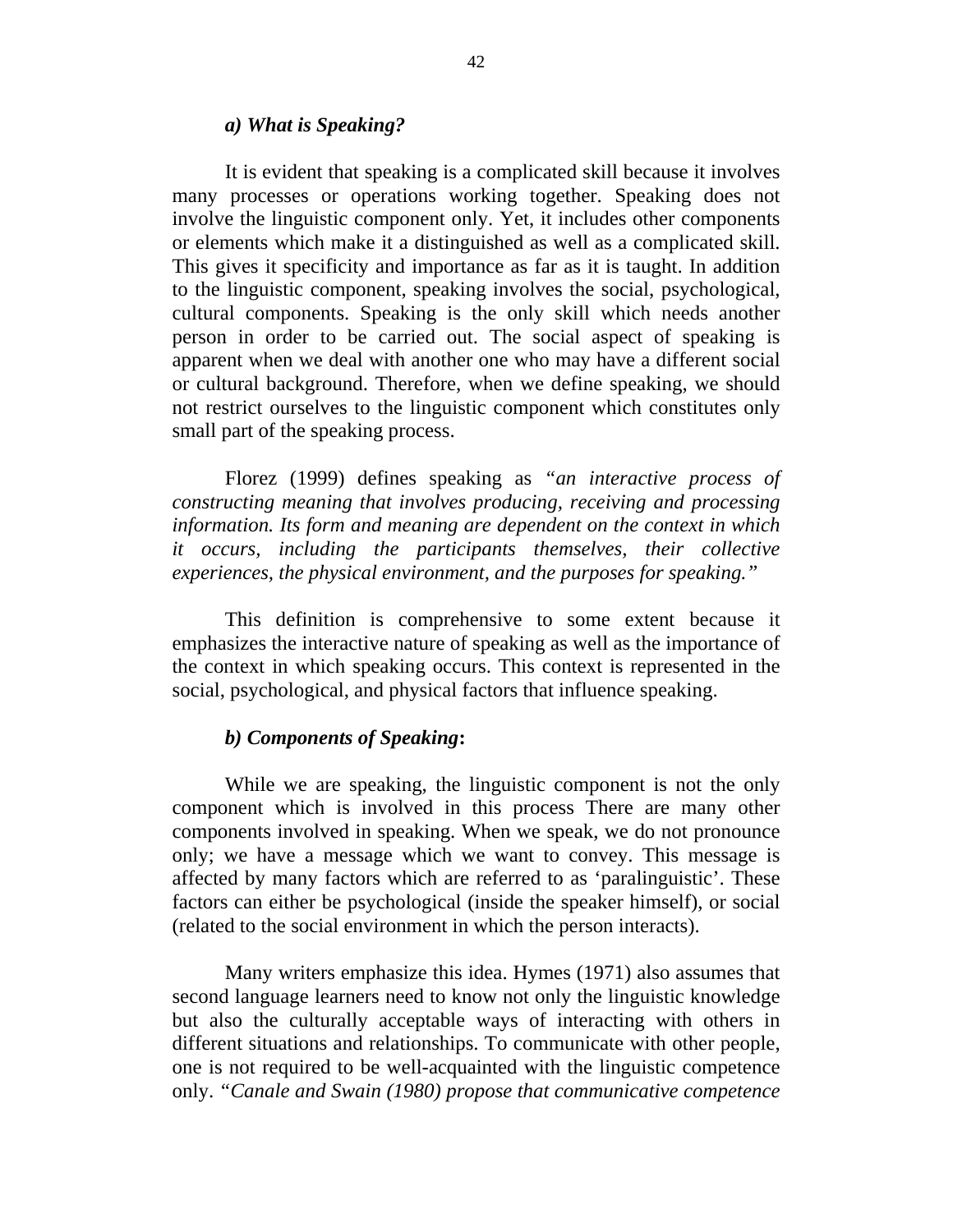*includes grammatical competence, discourse competence, and strategic competence"* (Shumin, 1997:8).

El Menoufy (1997:9) states that there are several elements involved in the speaking skill which make it the most difficult skill to teach. This leads it to be neglected by the teacher. These elements are: One) Pronunciation or the linguistic knowledge aspect. Two) Communicative/interactive ability.

Three) Style of speech.

Teachers are so much concerned with the first component only. They find it easy to make their students repeat the new words and correct their pronunciation errors. Therefore, they disregard the other two elements which need more effort on the part of the teacher.

Rivers(1981:186) stresses the fact that *"an act of speech involves more than knowledge of the code. It involves the selection of integrated patterns of elements of the code for the expression of an intention, and the assembling of the necessary features without hesitation."* 

This emphasizes the existence of a 'paralinguistic' component which is involved in the speaking skill other than the linguistic component; the speaker should keep in mind intention while he is speaking, the vocabulary and structure that he should choose, and the features s/he needs to assemble so as to be fluent while s/he is speaking.

## *c) Importance of Developing Speaking Skills in the Foreign Language Classroom:*

Speaking is very important inside the classroom. In Egypt, where English is not used as a means of communication among the Egyptian citizens, English is taught as a foreign language. This teaching of English takes a very classical and traditional form which does not allow for the development of the students' verbal or oral skills. English is practiced only inside the classroom. For this reason, practice should be intensified and given more focus:

"Since most EFL learners learn the target language in their own culture, practice is available only in the classroom. So, a key factor in L2 or foreign language development is the opportunities given to learners to speak in the language-promotion interaction. Teachers must arouse in the learners a willingness and need or reason to speak" (Shumin, 1997:11).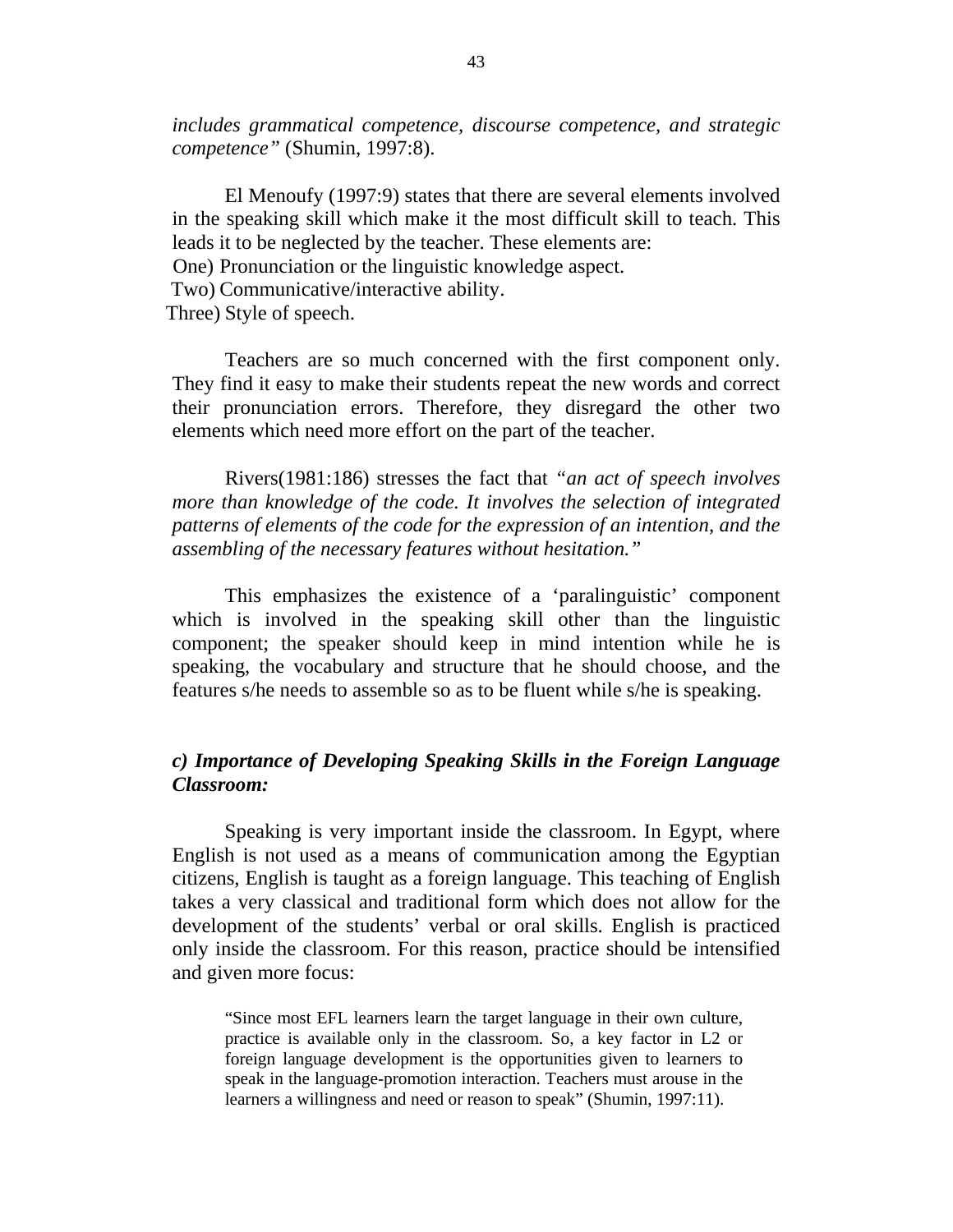Speaking practice is very important because students cannot learn to speak a foreign language unless they are involved in activities which stimulate them to express themselves in the target language. Rivers (1981:188) considers speaking as a skill which is more demanding on the teacher than any other language skill. Therefore, she advises the teachers to give their students many opportunities to practice speaking.

Since testing English as a foreign language in Egypt takes a written form without using any oral skills, writing in English has been emphasized in Egypt at the expense of speaking. But now the importance of speaking or oral expression *"should be recognized because it has received a great deal of attention from Ministry of Education in Egypt"* (Al-Khuli, 2000:4).

## *d) Developing Speaking Skills Needs a Good and Effective Instruction:*

In Egypt, speaking is not given neither adequate nor effective instruction. This is represented in the poor manifestation of the Egyptian students to their speaking skills. In most cases speaking and listening are neglected and not given enough practice in teaching. "Speaking and listening are neglected areas of instruction that should be emphasized more in language arts classes and infused throughout the curriculum"(Cramand, 1993:44).

To teach speaking effectively, a good and effective instruction is needed. Students cannot develop their speaking skills unless the teacher is able to make them use English naturally and properly in the classroom. According to Mostafa (2000:142), the main reasons for the students' limited speaking skills are shyness, lack of appropriate language, fear of making mistakes, and having nothing to say.

Most of these reasons are psychological in the first place. For example, when a student is shy, he is not expected to speak up and express himself freely in the classroom even if he has a good linguistic competence. Similarly, when another student is afraid of making mistakes in front of his teacher or his classmates, he is not expected to speak fluently even if he has good vocabulary and structure.

Therefore, the point here is that delivering a sufficient instruction in the linguistic competence is not enough. Teachers should keep in mind the psychological aspects of the learners which are involved in the learning process. For example, they should put into consideration the individual differences among their students. They should also keep in mind the learning styles by which they learn the same content. Students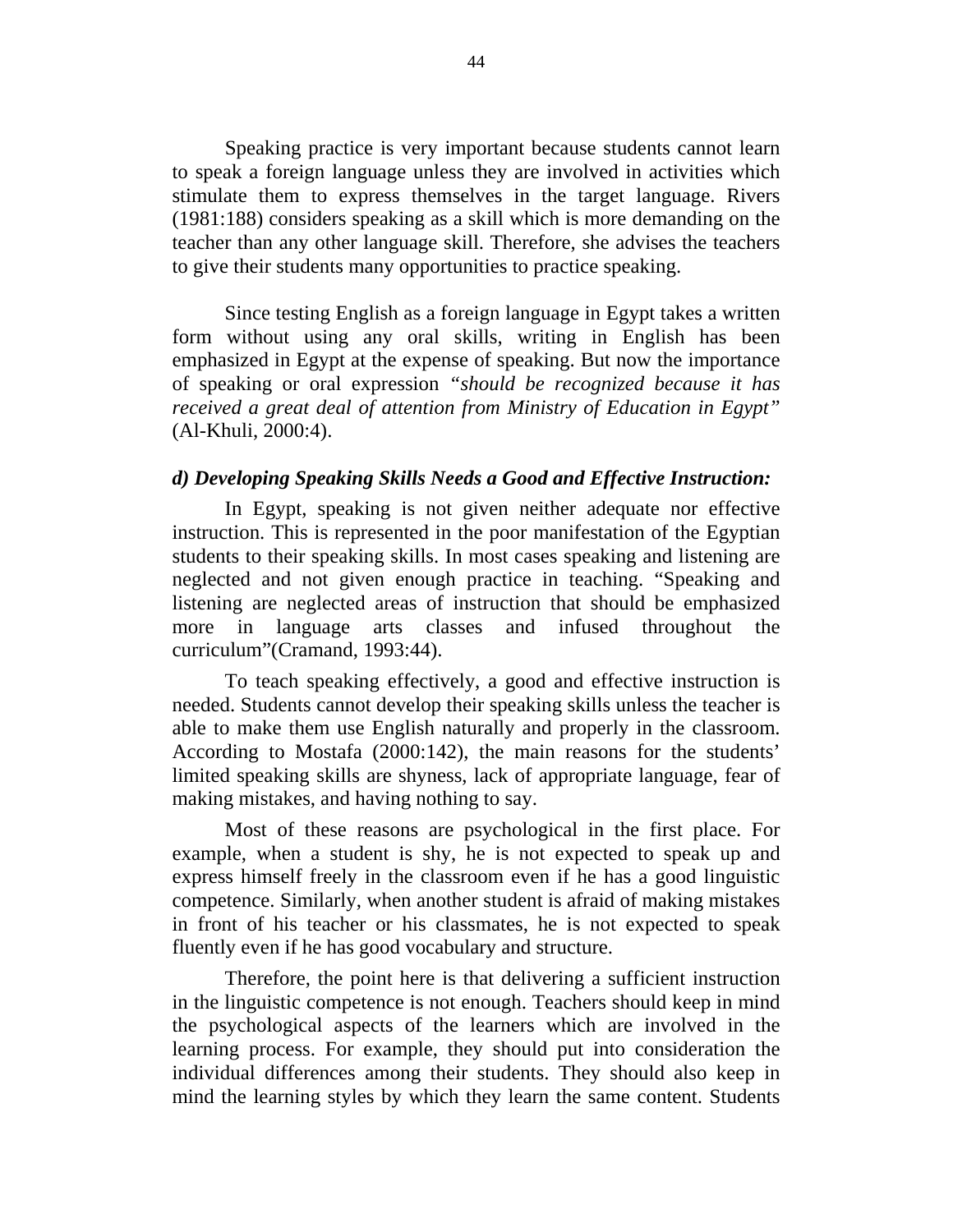are different from one another. Some students may learn English more quickly while others seem to struggle (El Naggar, 2000:14).

Effective instruction should give equal importance and concentration to the four language skills. Yet, *"active instruction in speaking is also de-emphasized in the schools. It has been estimated that only 10% of instruction time is devoted to teaching speaking skills"*(Cramand, 1993:44).

Therefore, there is a bad need to modify our instruction in a way that encourages students to speak English freely: First of all, teachers of English should change the students attitude towards speaking. Many students think that acquiring a foreign language necessitates that they should sit silently all the time listening passively to the teacher. Many other students are afraid of making mistakes. Therefore, *"the teacher's role in assisting the students in perfecting their performance skills is one of fostering the proper students' attitudes for productive participation in communicative speech activities and of providing activities for this type of practice"* (Chastain, 1976:335).

Secondly, teachers should direct their instruction in a way that develops three main items: Form, meaning, and fluency. Considering one item only is not sufficient for the students who need to master all the three items simultaneously: *"(1) Form-focused instruction, that is, attention to details of pronunciation, grammar, vocabulary, and so forth; (2) meaning-focused instruction, that is, opportunities to produce meaningful spoken messages with real communicative purposes; and (3) opportunities to improve fluency. Elements of all of the above items should be present throughout a speaking program, with emphasis on form-focused instruction at the elementary levels and, as the learners progress, on meaning-focused instruction at the higher levels"* (Brown & Paul Nation, 1997).

Thirdly, Teachers should expose their students to the English language as much as possible so as to enable them to talk freely and easily. Learning to speak will be facilitated when students are actively engaged in communication in the target language (Nunan, 1991:51*). " A possible way of stimulating learners to talk might be to provide them with extensive exposure to authentic language through audio-visual stimuli and with opportunities to use the language"* (Shumin, 1997:11).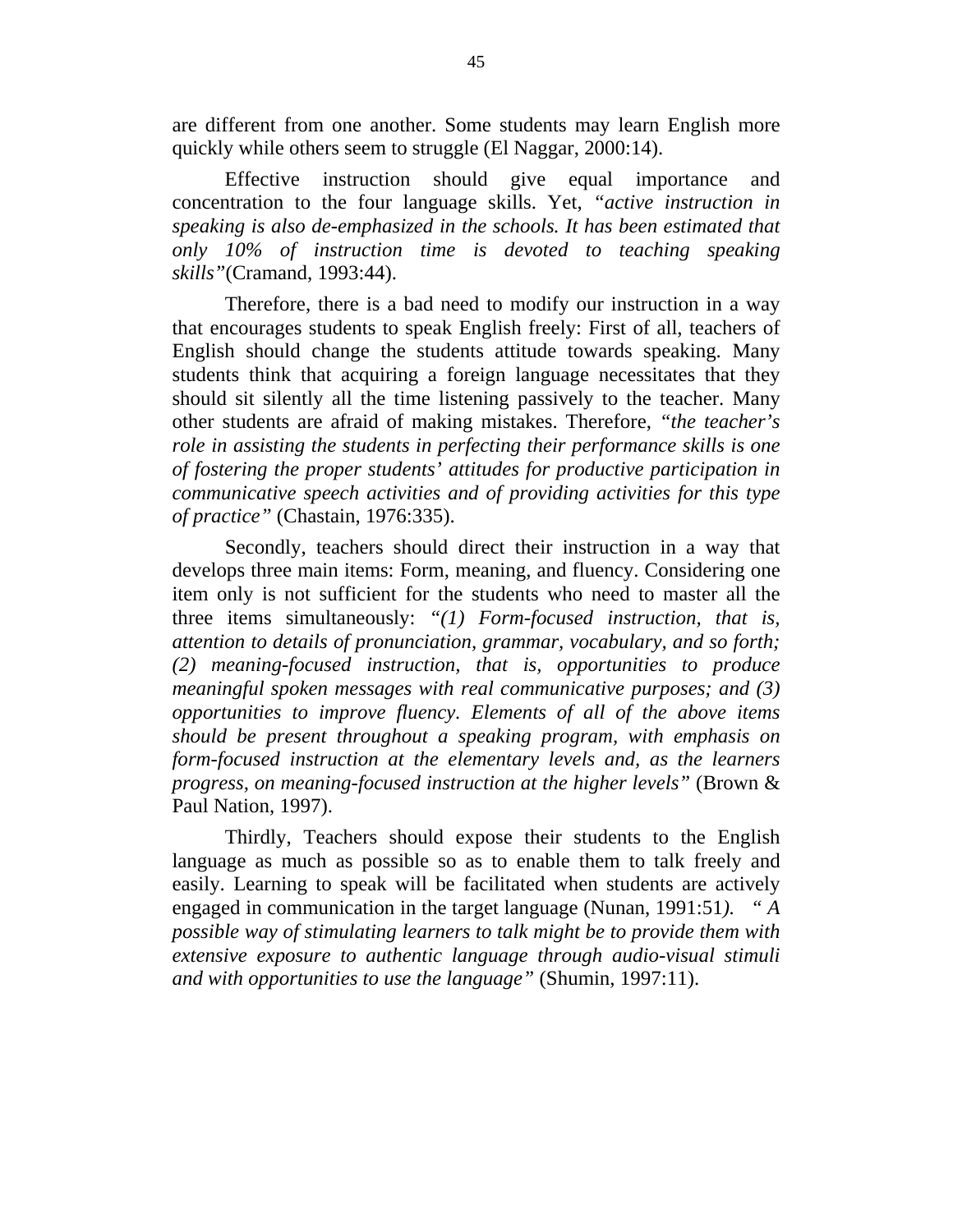### *4-Difficulties of Speaking in the Classroom:*

There are many reasons for the difficulties which teachers and students find with teaching speaking in the classroom. Teachers do not encourage students to speak English properly in the classroom. The following quotation may be the best description of the problem of speaking English in the Egyptian classroom: Al-Khuli (2000:16) notes that speaking is generally discouraged in EFL classes and schools for speaking in class is used only when students are called upon to repeat or recall an answer, and therefore, silence is one of the characteristics of English language classroom. Students are active listeners and passive speakers. As a result, oral production of the target language is almost absent in English classes.

Some teachers find it frustrating to carry out oral activities in the English class because when encouraged to speak, students speak perfunctorily without being really involved. They lose their patience quickly and their attention is not captured (Bailey, 1999:37).

The difficulties and problems which students find while trying to speak or talk may be stated as follows: First of all, it is naturally difficult for students to speak in the foreign language they are learning. Brown and Yule (1993) claimed that *"learning to talk in the foreign language is often considered to be one of the most difficult aspects of language learning to help students with"* (Brown and Yule, 1993:25).

Secondly, the teaching conditions that students are involved in can impede the development of their speaking skills. These conditions may be represented in *"the number of students in the classroom, the time allowed, the quality of textbooks, and examination system which does not give considerable importance to the spoken language"* (Byrne, 1995:10).

Thirdly, the teachers' methods of teaching can hinder the oral ability of their students. Some studies conducted on speaking concluded that the traditional methods of teaching which focus on lecturing rather than practice were the main cause of the students' oral inability. *"They suggested that importance and concern on teachers' pedagogical techniques and their attitudes inside the EFL classes should be placed"*(Al-Khuli, 2000:3).

Fourthly, students have passive attitudes towards English, particularly in Egypt. They are reluctant to participate in the speaking activities inside the classroom. In Egypt *"the students use the English language neither in the classroom nor outside it and so they see no reason for learning it"* (Seleim, 1998:150). The general attitude of the students towards English in Egypt does not encourage them to take an active role of participation inside the classroom.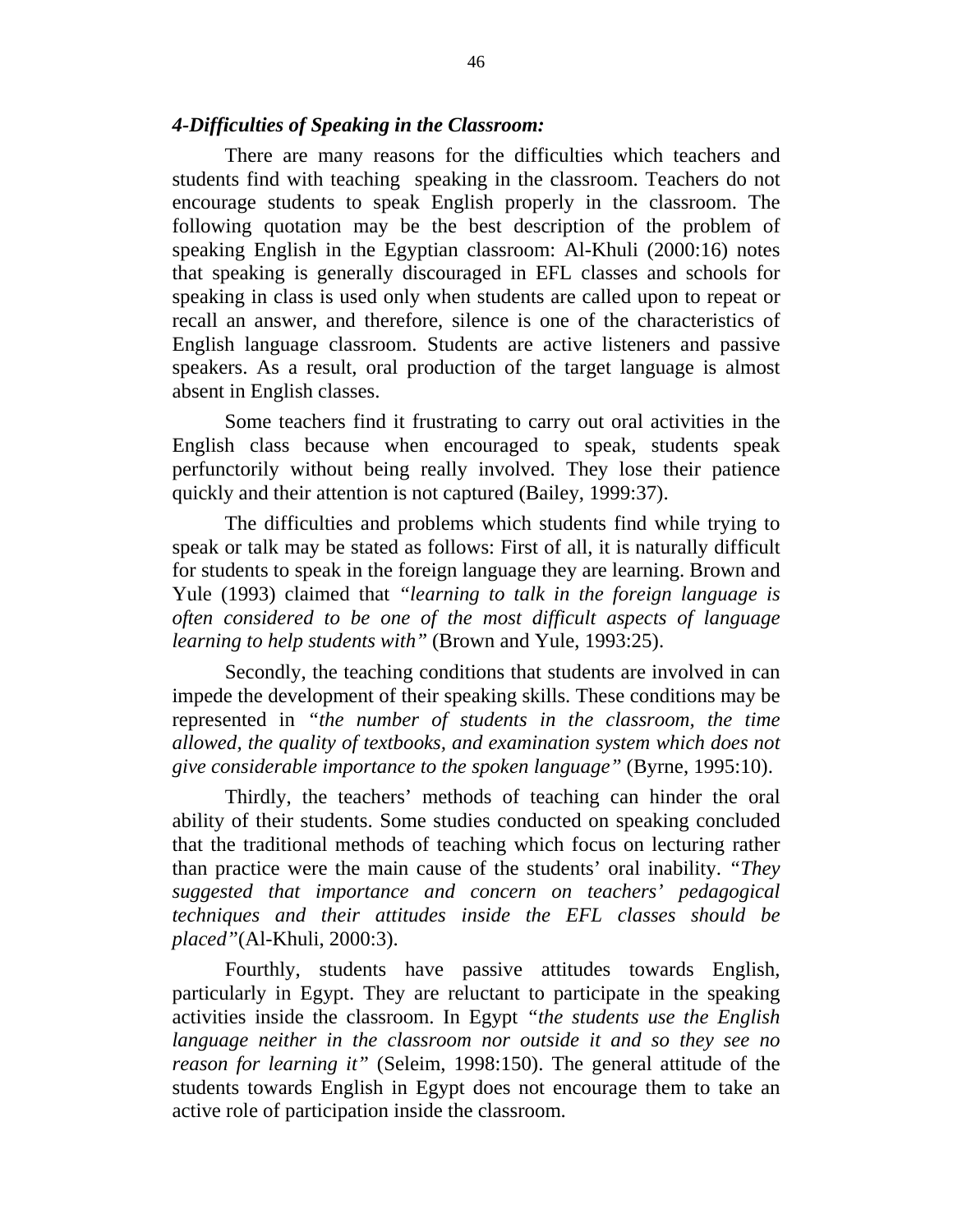Fifthly, there are psychological factors that may passively influence the students' performances in speaking. Speaking is often 'anxiety-provoking'. Students my feel extreme anxiety when they re exposed to new or unexpected situations in which they may be required to use new words. Besides, students may be afraid of making mistakes because they may think that errors would be an indication of ignorance (Shumin, 1997:8).

#### *5-MI-Based Instruction and Speaking Skills:*

Acquiring or learning language is not a one-way street; it does not depend solely on the direct instruction delivered by the teacher. There are many other vital components which are involved in this too complicated process:

"Language learning is a two-way street. Learners, and all the mental and physical machinery they come with, comprise one dimension. The environment, including the teacher, the classroom, and the surrounding community, is the other" (Burt & Delay, 1983:38).

To develop their speaking skills in English, students need an effective environment which enables them to speak and interact with each others freely; that is to say, classroom environment should encourage students to speak up and participate in speaking activities without feeling anxious, threatened or stressed:

"Children acquire a second language in a socially stimulating environments where freedom and flexibility to interact and meet a wide variety of needs are fostered. The social and interactive nature of language is an integral aspect of language acquisition that allows the learners to evolve as they collaborate and negotiate meaning, problem solve, and think critically" (Poole, 2000:535).

It has been found that basing instruction on Multiple Intelligences Theory *"enables us to discuss positive strengths in all children and to plan appropriate learning strategies for a more effective classroom environment"*(El Naggar, 2000:25).

This effective environment cannot be provided under the traditional mode of instruction. The main reason for that is that this traditional mode treats students in a uniform way. This does not give equal opportunities for students to speak. The students who are dominant in the speaking practice are those who are linguistically-talented only. Thus, many other students who are talented in other areas are deprived from sharing and taking an active role in the classroom.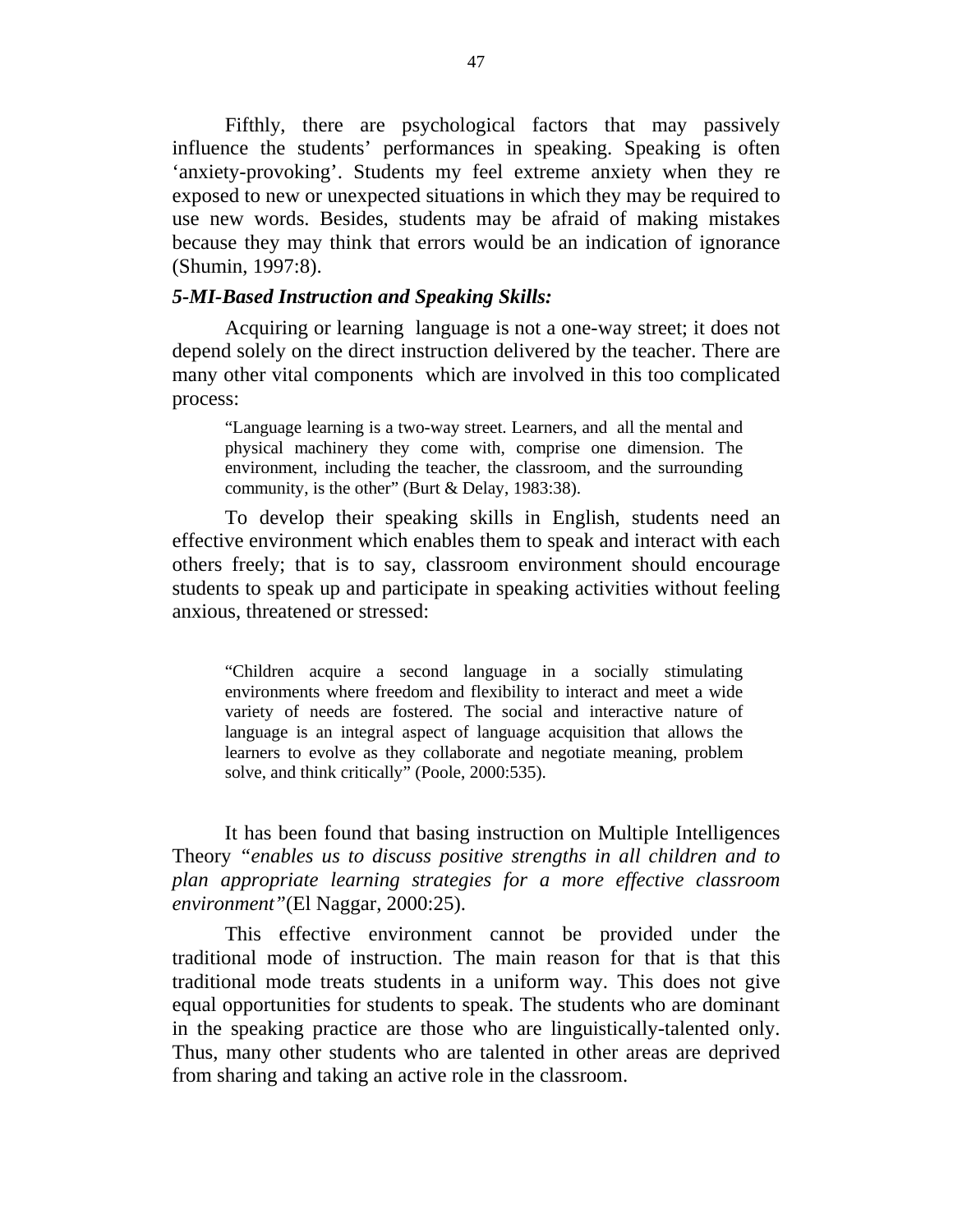MI-Based Instruction provides both the teacher and the learners with the suitable environment for developing the speaking skills. This environment should be characterized by being more natural and more encouraging than the traditional classroom environment. *"The MI classroom offers a holistic, integrated, stimulating, multi-modal, and cooperative learning environment for all children"* (Poole, 2000:11). This environment allows students to be more active and more involved in learning.

Another point is that students are motivated when they are more involved in the learning process. They are also motivated when they receive instruction which enables them to be reflective about their own learning (Schaller and Callison, 1996:2). Modifying instruction in the light of MI Theory enables students to be active while they are learning. This is required for teaching speaking because it requires that students should be active and responsive. This is needed so as to achieve the maximum benefit of teaching a foreign language. Research conducted on teaching speaking suggests that *"learning to speak in a second or foreign language will be facilitated when students are actively engaged in attempting to communicate"* (Nunan, 1991:51).

Another point is that students' individual differences and learning styles should be taken into consideration as far as effective teaching is required. *"Gardner suggests that not only do all humans have multiple intelligences, but we have different strengths in each intelligence area which make each individual uniquely different from each other"* (Poole, 2000:10). Since students learn differently, it is not fair to teach them in the same way. Teachers need to provide their students with a range of learning options and activities to cope with their individual differences and learning styles (Nunan, 1971:170).

 Teachers' knowledge and mastery of the content they are teaching is not sufficient for effective teaching. *"Effective teaching requires a thorough understanding of the learning process, characteristics of students at different stages of development, individual differences, factors that influence motivation, and procedures for maintaining orderly classrooms"* (Eggen & Kauhak, 1994:545).

 Consequently, instruction should be based on the individual learners rather than on the teacher. When individual learners are put into consideration, teaching will reach more students. That is to say, there should be a learner-centered instruction which considers the students' backgrounds while learning is taking place.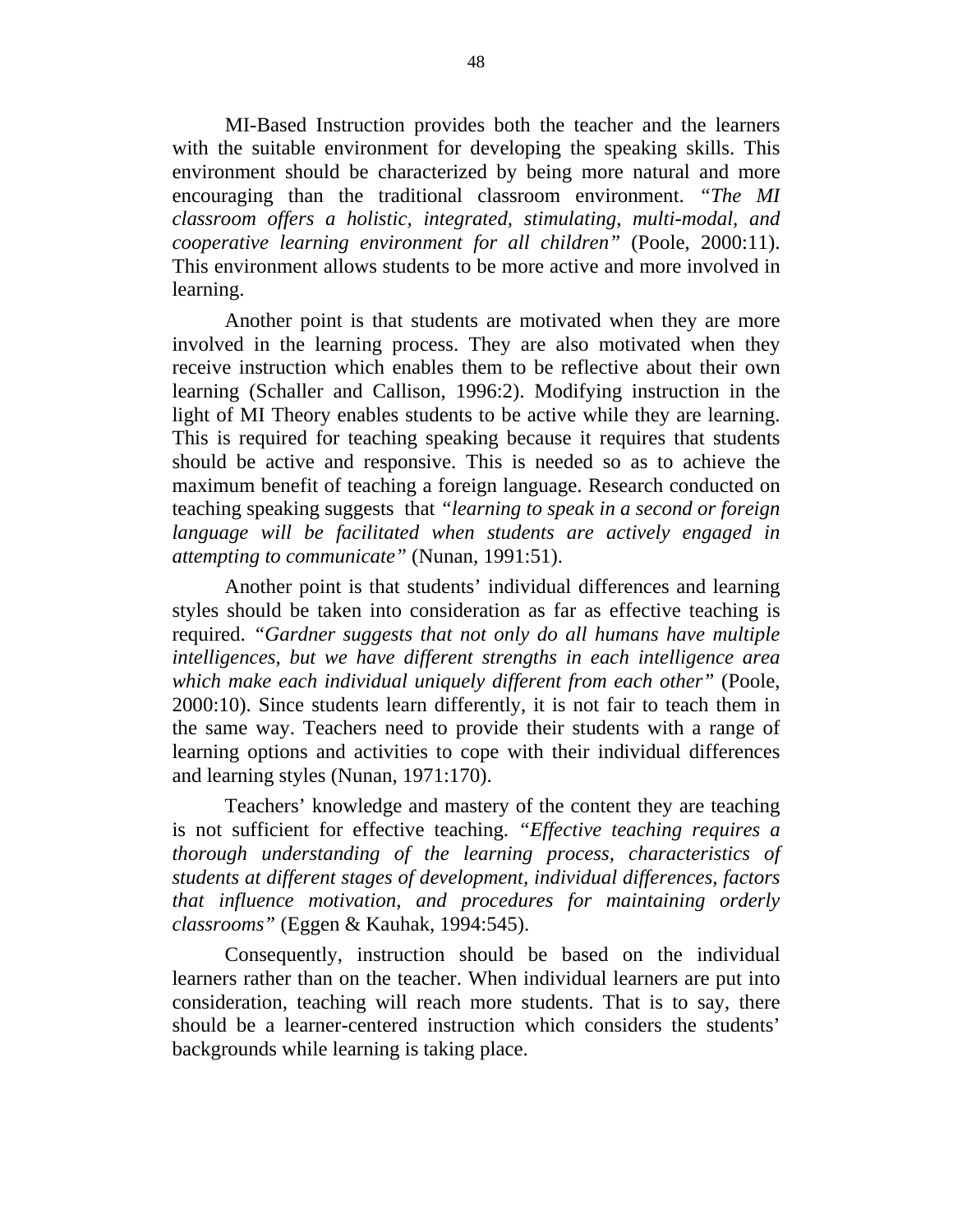A learner-centered classroom enforces teaching English in general, and teaching the speaking skill in particular. When the students find that their personalities, including their needs and interests, are put into consideration, they will be willing to speak and communicate inside the classroom. *"In a learner-centered environment, students become autonomous learners, which accelerates the language learning process. A learner-centered environment is communicative and authentic. It trains students to work in small groups or pairs and to negotiate meaning in a broad context. The negotiation of meaning develops students' communicative competence"* (Altan and Christine, 2001).

 In the learner-centered classroom, students learn in an encouraging environment which is characterized by being relaxing and nonthreatening. In such a classroom, the teacher provides the students with multiple opportunities to communicate with other individuals (Poole, 2000:14-15). This environment is provided by MI-Based Instruction which cares for the individual student and provides him with many options and alternatives for learning. Besides, it fosters learning by creating the encouraging environment that is necessary for developing the speaking skills. It is supposed that this kind of instruction will allow for the effective classroom atmosphere which involves all the students in the learning process and cares for their personalities.

## **Learning Styles and Learning Strategies:**

## **1-Introduction:**

Generally speaking, it is a well-known fact in human life that people are different from each others. No two persons, even the identical twins, are the same in every thing. Each human personality is as unique as the finger print. Each individual has his own nature, his own moods, temperaments, personal traits, characteristics, ways of thinking and so many other things which can never be possessed by another individual in the same way or to the same degree.

Based on this fact, there are many styles through which people can learn or understand anything around them. Educationally speaking, students differ in the way they perceive or learn a new content because they have different and contrasting learning styles which determine the way through which they learn. These learning styles should be put into consideration by the teachers so as to reach more students in the teachinglearning process:

"Research on learning styles, on the other hand, has provided teachers with a different view of learning and demonstrated how to apply it to classroom teaching. An awareness of individual differences in learning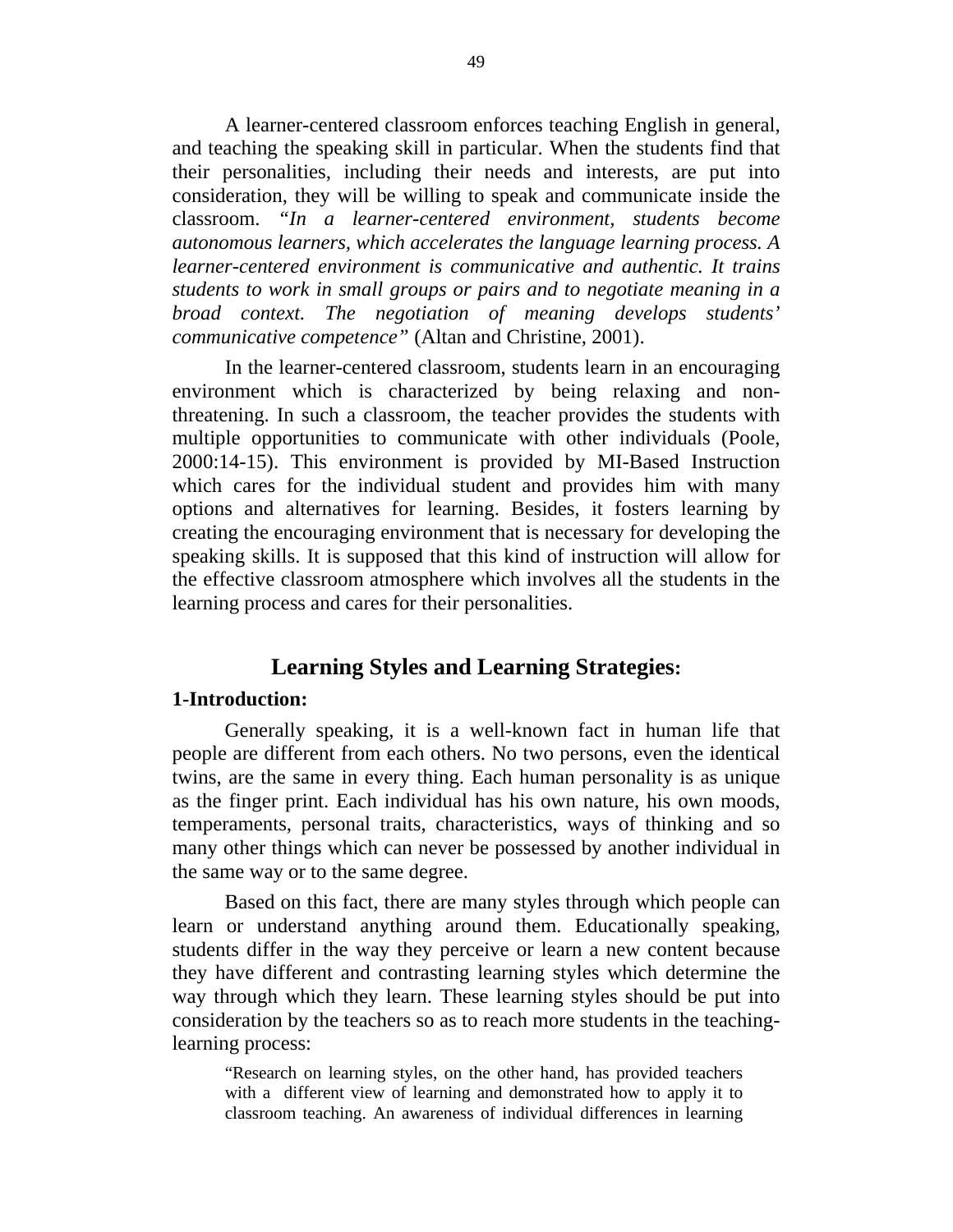has made ESL/EFL educators and program designers more sensitive to their roles in teaching and learning and has permitted them to match teaching and learning styles so as to develop students' potentials in second and foreign language learning" (Kang, 1999:6).

## **2-Definition:**

There are many definitions for learning styles:

1*-"Learning styles refer to an individual's natural preferred way of absorbing, processing and remembering new information and skills that persist regardless of teaching methods, culture or subject"* (Gold, 2002).

2-According to Reid (1995:viii), learning styles refer to *"an individual's natural, habitual and preferred way(s) of absorbing, processing, and retaining new information and skills."*

3*-"Learning styles are internally-based characteristics of individuals for the intake or understanding of new information"* (Kang, 1999:6).

These previous definitions agree on that learning styles refer to the preferred way(s) through which an individual processes or understands any information that he receives.

## **3-Categories of Learning Styles:**

Reid (1995:x) categorizes styles of young learners as follows:

1-*Auditory learner:* Learns more effectively through the ear (hearing). This style resembles the verbal/linguistic intelligence that deals with language and words which are to be heard by our ears.

2-*Visual learner:* Learns more effectively through the eyes (seeing). Again this style resembles the visual/spatial intelligence which deals with what can be seen by the eyes.

3-*Tactile Learner:* Learns more effectively through hands-on experience (touch).

4-*Kinesthetic learner:* Learns more effectively through correct body experience (whole-body movement). This style resembles the bodilykinesthetic intelligence which involves using the body and movement.

This implies that, during the learning process, students, unconsciously, prefer to use some senses and neglect others. Some students, for example, prefer to hear or listen to the teacher while they are learning. In this case, their dominant learning style is the auditory learning style. As a result, these students prefer lecturing, as a teaching style, and tend to learn best when they listen to speech delivered by the teacher. Consequently, they remember what has been said by the teacher in a very strong way: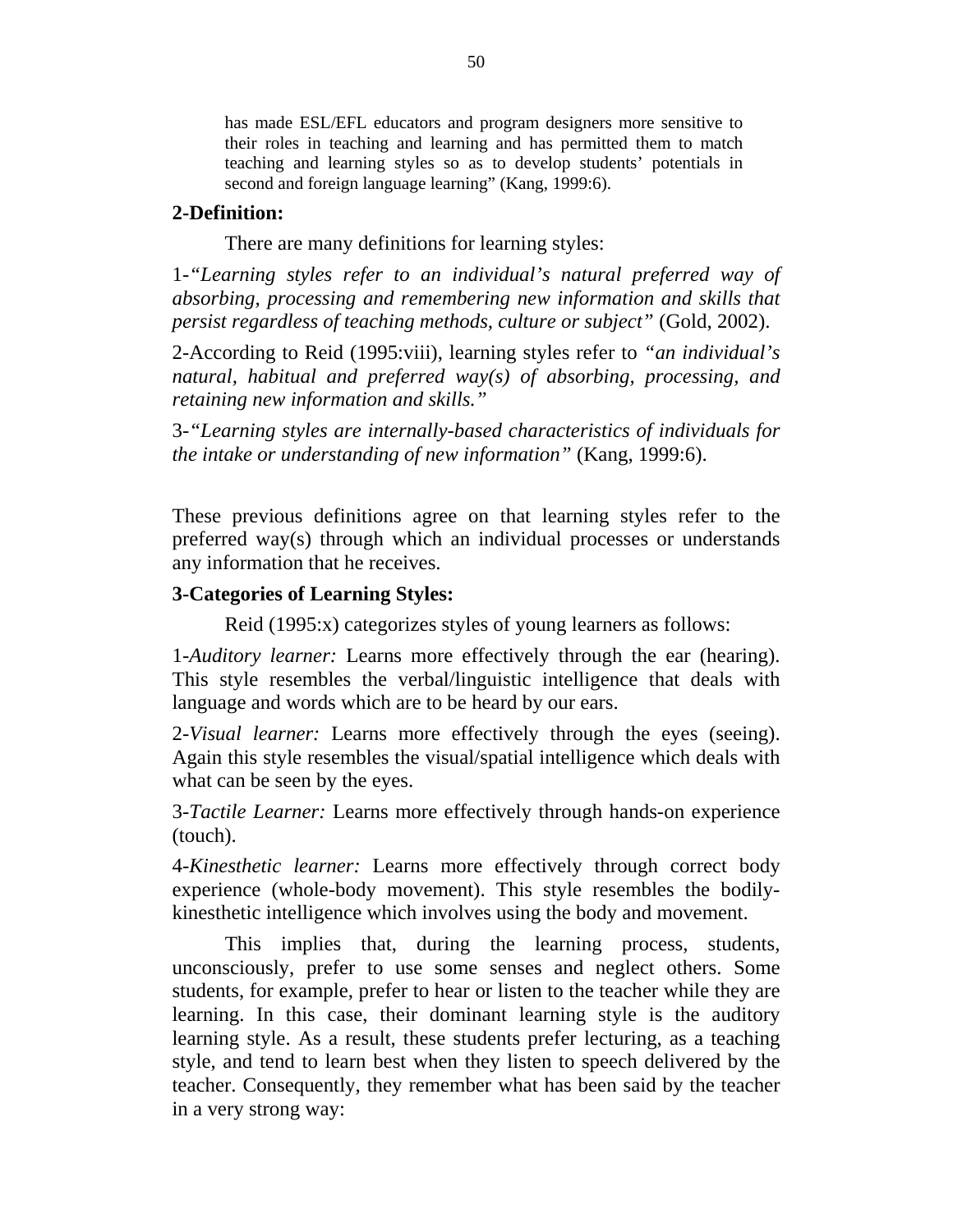"When learning a language, the ears, eyes and hands are all actively involved. Some learners prefer using one sensory channel over the others, while some students prefer using a mixture of all three channels. Students with greater learning-style flexibility are also greater achievers, as they are able to process information in whatever way it is presented" (Gold, 2002).

#### **4-Learning Strategies:**

The idea of learning strategies is closely related to learning styles. Now that students have different learning styles, they can be presented with different learning strategies that involve them in difficult and demanding tasks. Learning strategies are defined as *" the actions or behaviours students use to try to improve their learning"* (El Naggar, 2002:19).

O'Malley and Chamot (1990:196) classify learning strategies into three main types which are:

1-*Meta-cognitive Strategies:* Planning, monitoring, and evaluating one's learning.

2-*Cognitive Strategies:* Making mental or physical images, grouping, taking notes.

3-*Social/Affective Strategies:* Interacting with others, co-operating, asking questions.

Teachers should provide students with various and different learning strategies so as to encourage them to learn and get more involved in the learning process. These strategies can help students do difficult tasks which require learners to exert more effort:

"Teachers should also consciously develop students' learning strategies to help students approach challenging learning tasks. For example, teachers can let students use cognitive strategies such as note-taking and summarizing to sort and organize language information and prepare them for speech and written production" (Kang, 1999:9).

Such learning strategies can be used by the teacher when s/he uses MI-Based Instruction. Under MI-Based Instruction, many learning strategies which are based on the students' multiple intelligences can be used. For example, the teacher can use personal connection and self-expression as two learning strategies which are based on the *intrapersonal intelligence*. In the same way, s/he can use verbal interaction and writing reports as two learning strategies which are based on the *verbal-linguistic intelligence.*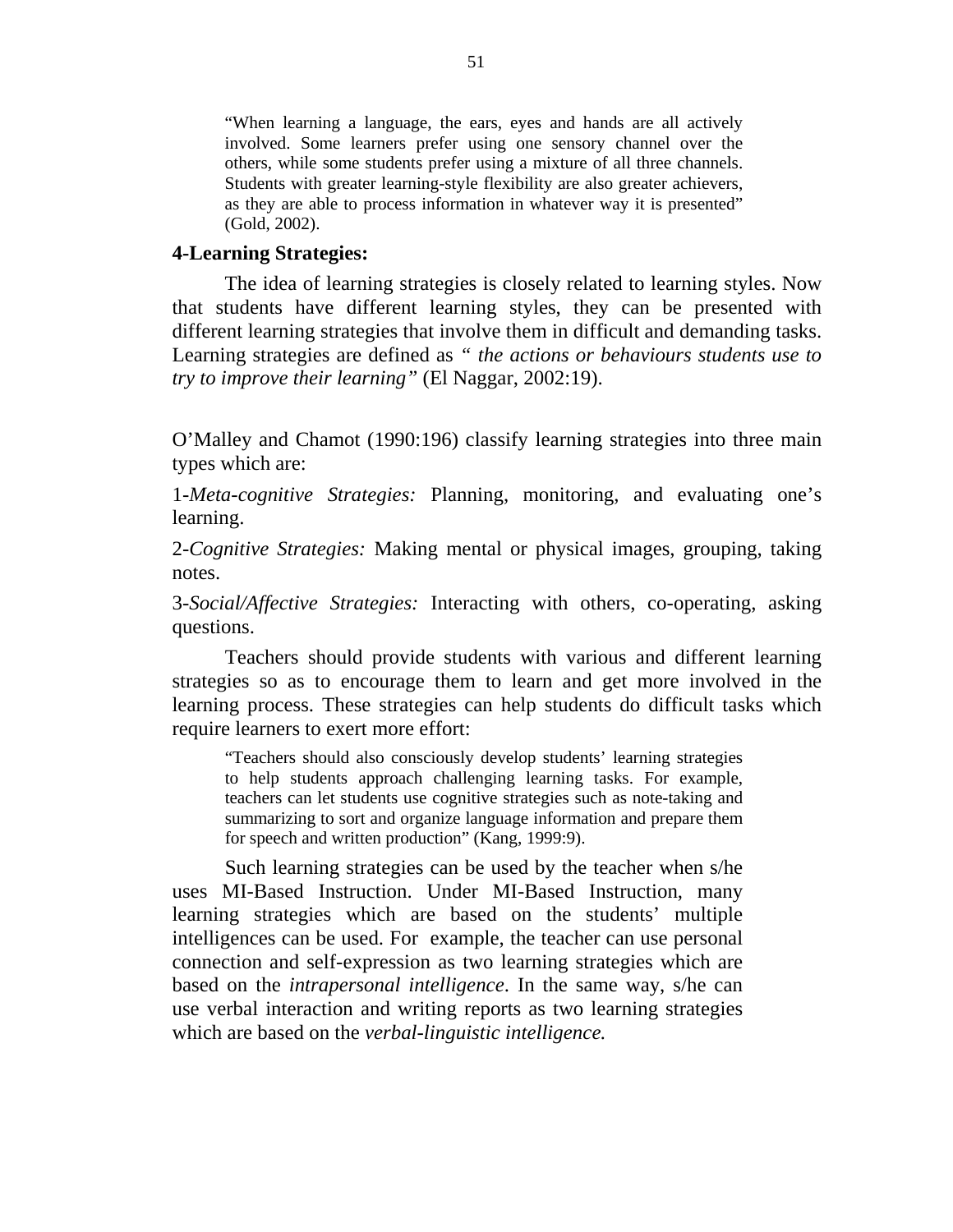## *References:*

**Abdel-Halim, Safaa M. (2004):** "The effect of using drama on developing English language speaking skill for primary school pupils." An MA Thesis. Faculty of Education, Helwan University, Egypt.

**Abu-Gharah & Hamzah, A. (1990):** "EFL speaking inability: Its causes and remedies." The Journal of the National Association for Bilingual Education.  $14(1-3)$ 

**Adamus, G. S. (2000):** "A case study: The effects of exposure to multiple intelligences theory on high school students." Ph. D. Dissertation Abstracts International 61(07). Section A. Pp. 26:50

**Al-Dakel, S. R. A. (1998)**: "Evaluating the speaking skills in the English language among the  $(3<sup>rd</sup>)$  year secondary school students in Libyan Jamahiria." MA Thesis. Institute of Studies and Educational Research, Cairo University.

**Al-Khuli, S. Y. M. (2000):** "The effect of using some questioning strategies in teaching English on developing the first year secondary school students' speaking skills." MA Thesis. Faculty of Education, Ain Shams University.

**Altan, M.Z and Christine (2001):** "Creating a learner-centered teacher education program". Forum39(3), p.28, Retrieved on September,10,2002, from http://exchanges.state.gov/forum/vols/vol39/no3/p28.htm

**Anderson, V. B. (1998):** "Using multiple intelligences to improve retention in foreign language vocabulary study." Master's Action Research Project. St. Xavier University and IRI/SkyLight. ED424745

**Armstrong, T. (1994):** "Multiple intelligences: Seven ways to approach curriculum." Educational Leadership. 52(3). Retrieved, May, 12, 2001, from http://www.ascd.org/readingroom/edlead/9411/armstrong.html

**Armstrong, T. (1994):** Multiple intelligences in the classroom. Association for Supervision and Curriculum Development(ASCD) Alexandria. Virginia

**Bailey, E. (1999):** "Casey hits home run in ESL classroom." TESOL Journal, 8 (1). P. 37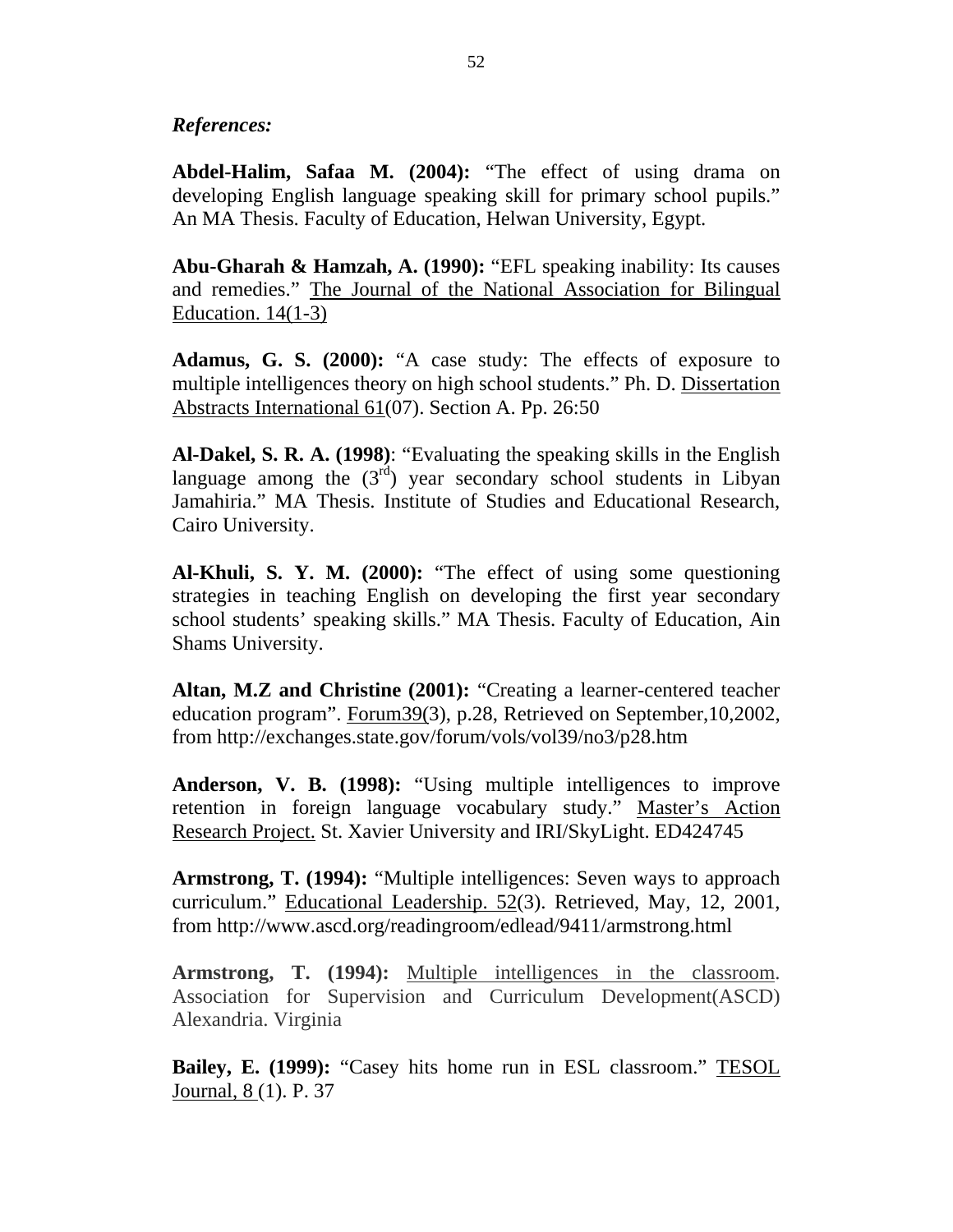**Baldes, Deborah; Cahill, Christy; Moretto, Felicia (2000):** Motivating Students To Learn through Multiple Intelligences, Cooperative Learning, and Positive Discipline. ED442574.Masters Action Research Project, Saint Xavier University and Skylight Professional Development Field-Based Masters Program. 2000. Retrieved on October, 30, 2002, from http://www.ascd.org/educationnews/eric/miabs.html

**Baney, M. E. (1998):** "An examination of the process of implementing multiple intelligences theory into classroom practice: A team approach." Ph.D, Temple University, Retrieved April, 15, 2001, from http://wwwlib.umi.com/dissertations/preview\_all/983845

**Beam, K. L. (2000):** "A comparison of the theory of multiple intelligences instruction to traditional textbook-teacher instruction in social studies of selected fifth-grade students." Dissertation Abstracts International. Retrieved June, 5, 2001, from http://corpweb.ott.igs.net/~cmorris/dissertations.phb

**Berman, M. (2001):** ELT through multiple intelligences. Sample. NetLearn Publications. Retrieved, September, 10, 2002, From: www.netlearnpublications.com

**Birch, B. M. (1994):** "Prosocial communicative competence in the ESOL classroom." In: Winter.

**Brecher, D.; Gray, M.; Sue, P.& Sayles, K. (1998):** "Improving the spelling of high frequency words in daily writing across the curriculum through the use of MI." MA Action Research. Saint Xavier University

**Brown, G. & Yule, G. (1993):** <u>Teaching the speaking language.</u> (8<sup>th</sup> ed) Great Britain. Oxford university press. P. 25

**Brown, R. S. & Nation, P. (1997):** "Teaching speaking: Suggestions for the classroom." Retrieved May, 20, 2001, from http://langue.hyper.chubu.ac.jp/jalt/pub/tlt/97/jan/speaking.html

**Brown, R.S. & Paul Nation(1997):** "Teaching Speaking: Suggestions for the Classroom." Kyoto City University of Arts & Victoria University, Wellington Retrieved, September,10,2002, from http://langue.hyper.chubu.ac.jp/jalt/pub/tlt/97/jan/speaking.html

**Brualdi, A. C. (1996):** "Multiple intelligences: Gardner's theory." ERIC Digest. ERIC Clearinghouse on Assessment and Evaluation, Washington, DC.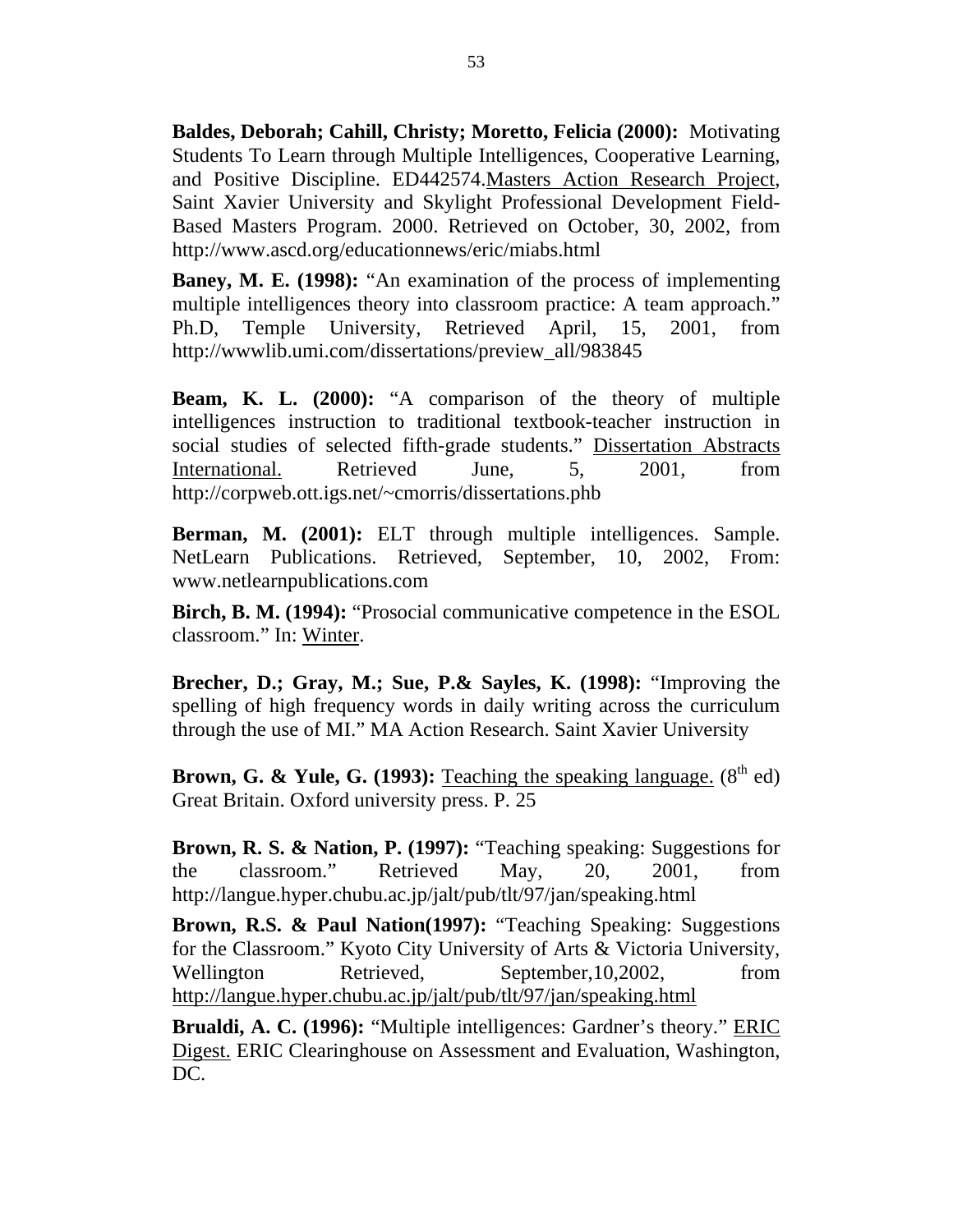**Burt, M. k. & Dulay, H. C. (1983):** "Optimal language learning environment." In: Oller, J. W. & Richard, P. A. (Eds): Methods that work: A smorgasbord of ideas for language teachers. New House Publishers, Inc.

**Bygate, M. (1993):** Speaking. (4<sup>th</sup> ed). Great Britain. Oxford University Press. P. 23

**Byrne, D. (1995):** Teaching oral English. (10<sup>th</sup> ed). Malysia, Longman (TEP). P. 10

**Cahill, S. M. (1999):** "Shakespeare's multiple intelligences: Howard Gardner's theory of multiple intelligences as reflected in Shakespeare's plays." UMI Dissertations. Retrieved April, 12, 2001, from http://wwwlib.umi.com/dissertations/preview\_all/9944399

**Campbell, B. (1996):** "Multiple intelligences in the classroom." Context (a quarterly of humane sustainable culture) . Retrieved, February, 2, 2001, From:http://www.context.org/ICLIB/IC27/Campbell.htm

**Campbell, B. (1998):** "The research results of a multiple intelligences classroom." Retrieved Jan, 2, 2002, from http://www.newhorizons.org/art\_miresearch.html

**Campbell, L. (1997):** "Variations on a theme: How teachers interpret MI theory." Educational Leadership 55(1).

**Campbell, L. M. (2000):** "The unspoken dialogue: Beliefs about intelligence, students, and instruction held by a sample of teachers familiar with the theory of multiple intelligences." Ph.D, The Fielding Institute. UMI Dissertations. Retrieved March, 15, 2001, from http://wwwlib.umi.com/dissertations/preview\_all/998044

**Carson, D. (1995):** "Diversity in the classroom: Multiple intelligences and mathematical problem-solving." EdD. DAI. Retrieved July, 10, 2001, from http://corpweb.ott.igs.net/~cmorris/dissertations.php

**Carver, Erin L.; Price, Kathleen L.; Wilken, Diane M.(2000):** Increasing Student Ability To Transfer Knowledge through the Use of Multiple Intelligences. ED447908 Retrieved on October,28,2002, from http://www.ascd.org/educationnews/eric/miabs.html

**Christison, M. (1998):** "Applying multiple intelligences theory in preservice and inservice TEFL education programs." Forum 36(2). P. 2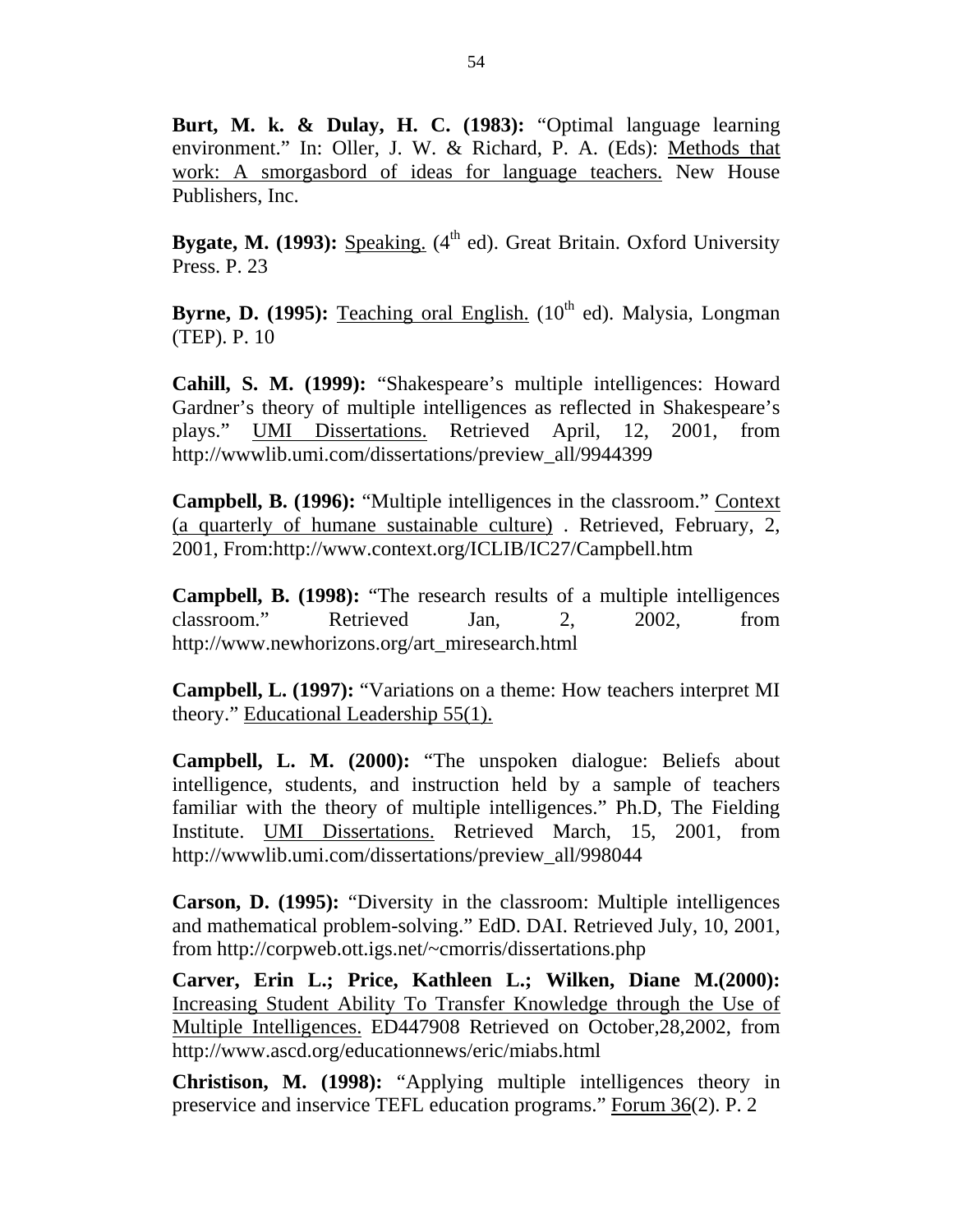**Christison, M. (1999):** "Multiple intelligences: Theory and practice in adult ESL." National Center for ESL Literacy Education. ERIC Digest. Retrieved May, 21, 2001, from http://www.cal.org/ncle/digests/MI.htm

**Christison, M. & Kennedy, D. (1999):** "Multiple intelligences: Theory and practice in adult ESL." National Center for ESL Literacy Education. EDO-LE-99-07. Retrieved April, 25, 2001, from http://www.cal.org/ncle/digests/

**Condis, P.; Parks, D. & Soldwedel, R. (2000):** "Enhancing Vocabulary and Language Using Multiple Intelligences." ED441269 Master of Arts Action Research Project, Saint Xavier University and SkyLight Professional Development. 2000. Retrieved on November,22,2001,from http://www.ascd.org/educationnews/eric/miabs.html

**De Porto, B. (1997):** "Developing speaking skills by creating our own simulations for the EFL courses." Forum 35(3)

**Dorathy, S. (1999):** "Multiple intelligences." Retrieved March, 23, 2001, from http://dana.ucc.nau.edu/~shd/

**Eddy, J. B. (1999):** "Multiple intelligences, styles, and proficiency: Issues and application in adult second language learning and teaching." Ph.D, Columbia University, Retrieved April, 19, 2001, from http://wwwlib.umi.com/dissertations/fullcit/993070

**Eggen, P. & Kauchak, D. (1994):** Educational psychology: Classroom connections. (2<sup>nd</sup> ed). Macmillan College Publishing Company, Inc.

**Elliot, D. & Gintzler, J. (1999):** "A personal approach to multiple intelligence instruction." Saint Xavier University and IRI/Skylight. ED435476

**El Naggar, Z. (2000):** "Learners' individual differences." In: El Naggar, Z.; Fadel, R.; Hanaa, R.; McCloskey, M. & Thornton, B. (Eds): SPEER (Spotlight on Primary English Education Resources): A resource text for Egyptian primary English educators, supervisors and teachers. Academy for Educational Development.

**Finocchiaro, M. & Sako, S. (1987):** Foreign language testing: A practical approach. Prentice Hall, ESL Department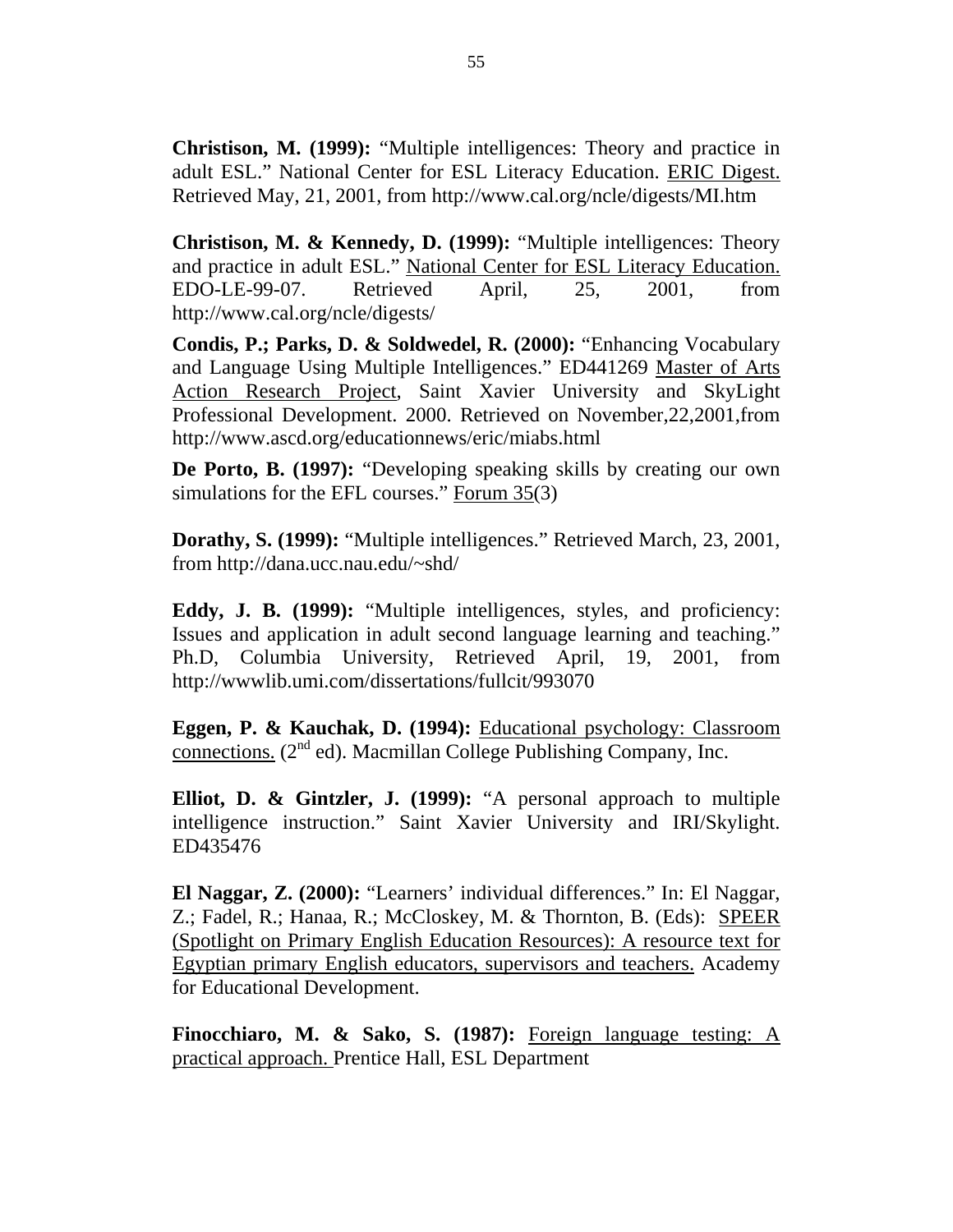**Fischer, K. & Rose, S. (1998):** "Growth cycles of brain and mind." Educational Leadership

**Florez, M. (1999):** "Improving adult English language learners' speaking skills." National Center for ESL Literacy Education. ERIC Digest. Retrieved June, 10, 2001, from http://www.cal.org/ncle/digests/speak.htm

**Fuini, L. & Gray, R. (2000):** "Using debriefing activities to meet the needs of multiple intelligences learners." Book Report 19(2). Academic Search Elite.

**Gardner, H. (1993):** Frames of mind: The theory of multiple intelligences.  $(10^{th}$  anniversary Ed). BasicBooks.

**Gardner, H. (1999):** Intelligence reframed: Multiple intelligences for the 21<sup>st</sup> century. New York, BasicBooks.

**Geimer, M.; Getz, J.; Pochert, T. & Pullam, K. (2000):** "Improving student achievement in language arts through implementation of multiple intelligences strategies". Retrieved, September,20,2001,from: http://www.ascd.org/educationnews/eric/miabs.html

**Goodnough, K. (2000):** "Exploring multiple intelligences theory in the context of science education: An action research approach." UMI Dissertations. Retrieved April, 25, 2001, from http://wwwlib.umi.com/dissertations/preview\_all/NQ4985

**Gramond, B. (1993):** "Speaking and listening: Key components of a complete language arts program for the gifted." Paper Review 16(1)

**Hahn, C. (1994):** "Dealing with the variables in the language classroom." In: Karl, T. (ed): Teacher development: Making the right moves. Washington, D.C.

**Hassan, H. I. (1996):** "The effect of using a suggested program in listening and speaking skills on developing the oral communicative performance of first year EFL majors and their attitudes towards the training program." An MA Thesis. Sohag Faculty of Education, South Valley University

**Hoerr, T. (2000):** Becoming a multiple intelligences school. Association for Supervision and Curriculum Development(ASCD). Alexandria, Virginia USA.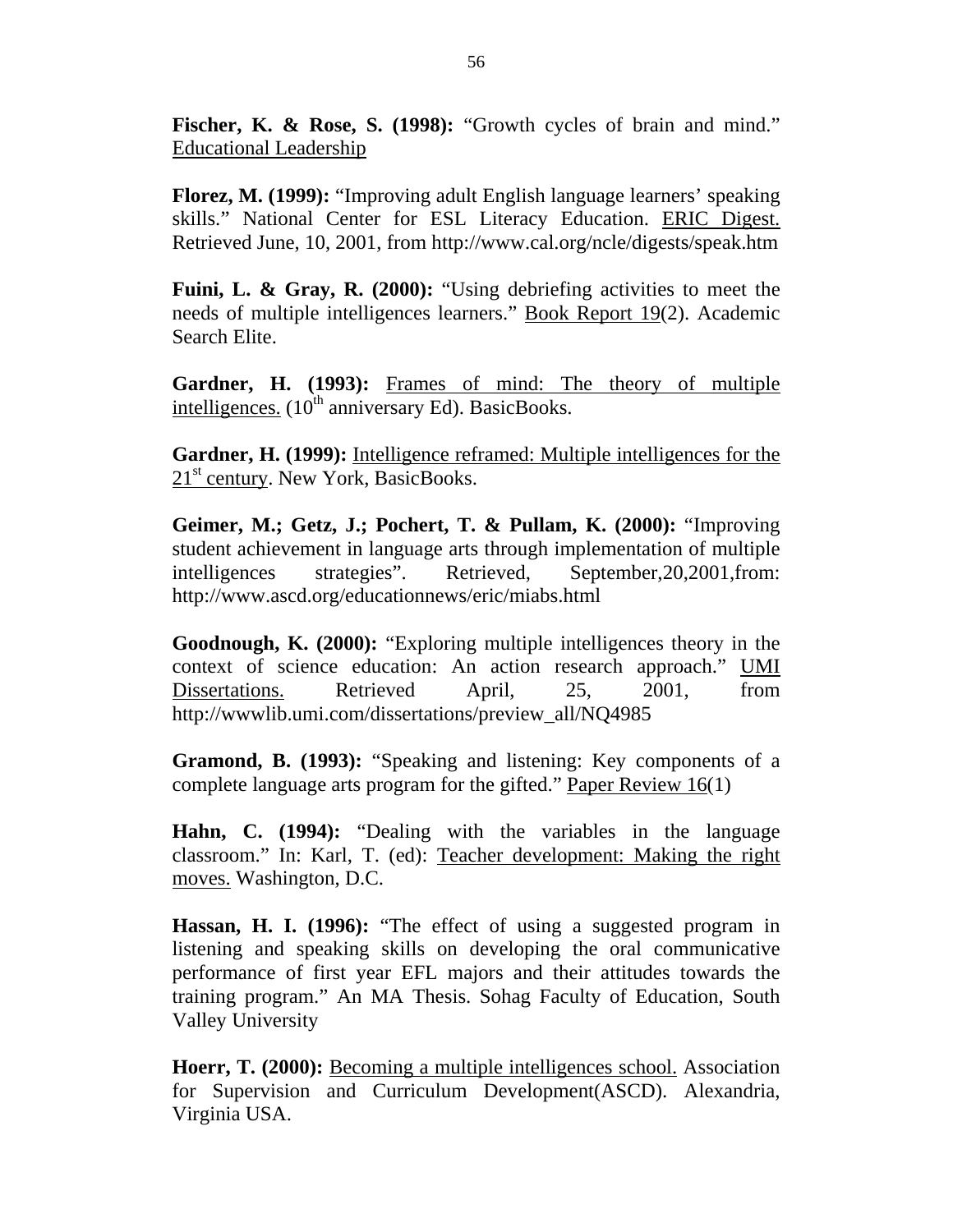**Hubbard, T. & Newell, M. (1999):** "Improving academic achievement in reading and writing in primary grades." MA Research Project, Saint Xavier University. Cs no: 013883

**Hymes, D. (1971):** On communicative competence. Philadelphia, PA: University of Pennsylvania Press.

**Ibrahim, S. A. M. (2000):** "A study of some linguistic and cognitive factors that affect the oral fluency of first year students, English section, Assiut university and suggesting some remedial activities." MA Thesis. Faculty of Education. Assiut University

**Kang, S. (1999):** "Learning styles: Implications for ESL/EFL Instruction." Forum 37(4)

**Kuzniewski, F. et al. (1998):** "Using multiple intelligences to increase reading comprehension in English and math." MA Action Research Project, Saint Xavier University and IRI/Skylight. ED420839

**Laughlin, J. (1999):** "Multiple intelligences". In: Inquiry.4(2). Virginia community college system. Retrieved, January, 1, 2003from http://www.vccaedu.org/inquiry/inquiry-fall99/i-42-laughlin.html

**Lazear, (1994):** Teaching and learning through multiple intelligences.

**Lin, Po-Ying (2000)**: "Multiple intelligences theory and English language teaching." Department of English, NCCU. Retrieved, October, 10, 2001, from http://highschool.english.nccu.edu.tw/paper/ying.doc

**Mallonee, R. L. (1997):** Appling multiple intelligence theory in the music classroom. Ohio, US. ERIC ED411240

**Mercer, Neil & Swan, Joan (1996):** Learning English developing and diversity. New York, Routlege and Open University Press.

**Morgan, H. (1992):** " An analysis of Gardner's theory of multiple intelligences." Paper presented at the annual meeting of the eastern educational research association. U.S.; Georgia. ED360088.

**Nazir, M. F. (1989):** "The effect of using a suggested programme that develops verbal communication among prospective teachers of English,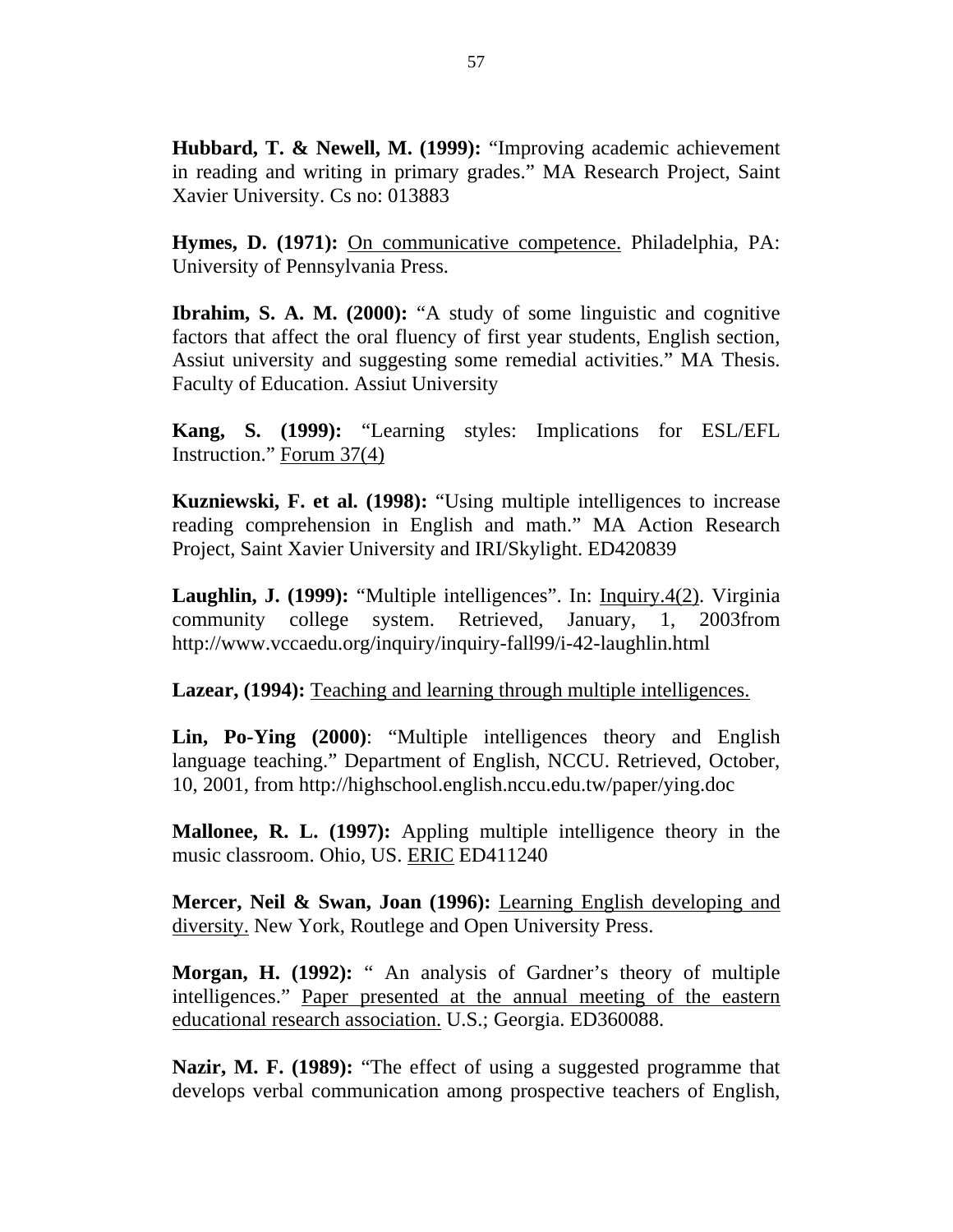faculty of education, Assiut university." Ph.D Thesis. Faculty of Education. Assiut University

**Osborne, F. et al. (1995)**: "Evaluation of an instrument for measuring multiple intelligences." Revised version of a paper presented at the Annual Meeting of the Kentucky Academy of Sciences. ED382634

**Prodormou, l. (1994):** "The good language teacher." In: Karl, T. (ed): Teacher development: Making the right moves. Washington, D.C.

**Redmond, Mark V. (2000)**: Communication: Theories and applications. Houghton Mifflin Company. Boston, New York.

**Reid, L. (1977):** Speaking well. 3<sup>rd</sup> Ed. New York: Mc Grow. Hill Book Company.

**Rogers, K. (2000):** "Methodology in the new millennium." In: Forum 38(2)

**Sakamoto, B. H. & Tsai, K. F. (2000)**: "How are your students smart?" Retrieved May, 17, 2004, from http://www.eltnews.com/colums/kidsworld/3-Barbara-Hoskins.shtml

**Shearer, B. (1999):** "Assessing the multiple intelligences: What good can come out of it? In the teachers' own words." THE MIDAS NEWS 1 (2). Feb. 1999. Retrieved May, 16, 2001, from http://www.angelfire.com/oh/themidasnews/feb1art.html

**Shumin, K. (1997):** "Factors to consider: Developing adult EFL students' speaking abilities." Forum 36(3)

**Silver, H.; Strong, R. & Perini, M. (1997):** "Integrating learning styles and multiple intelligences." Educational Leadership 55(1). Pp. 22:27

**Sternberg, R. (1996):** "IQ counts, but what really counts is successful intelligence." Bulletin 80.

The faculty of the New City school. (2000): Celebrating multiple intelligences: Teaching for success. A practical guide. The New City School, Inc.

**Tunaboylu, O. (1993):** "Speaking through association." Forum 31(2)